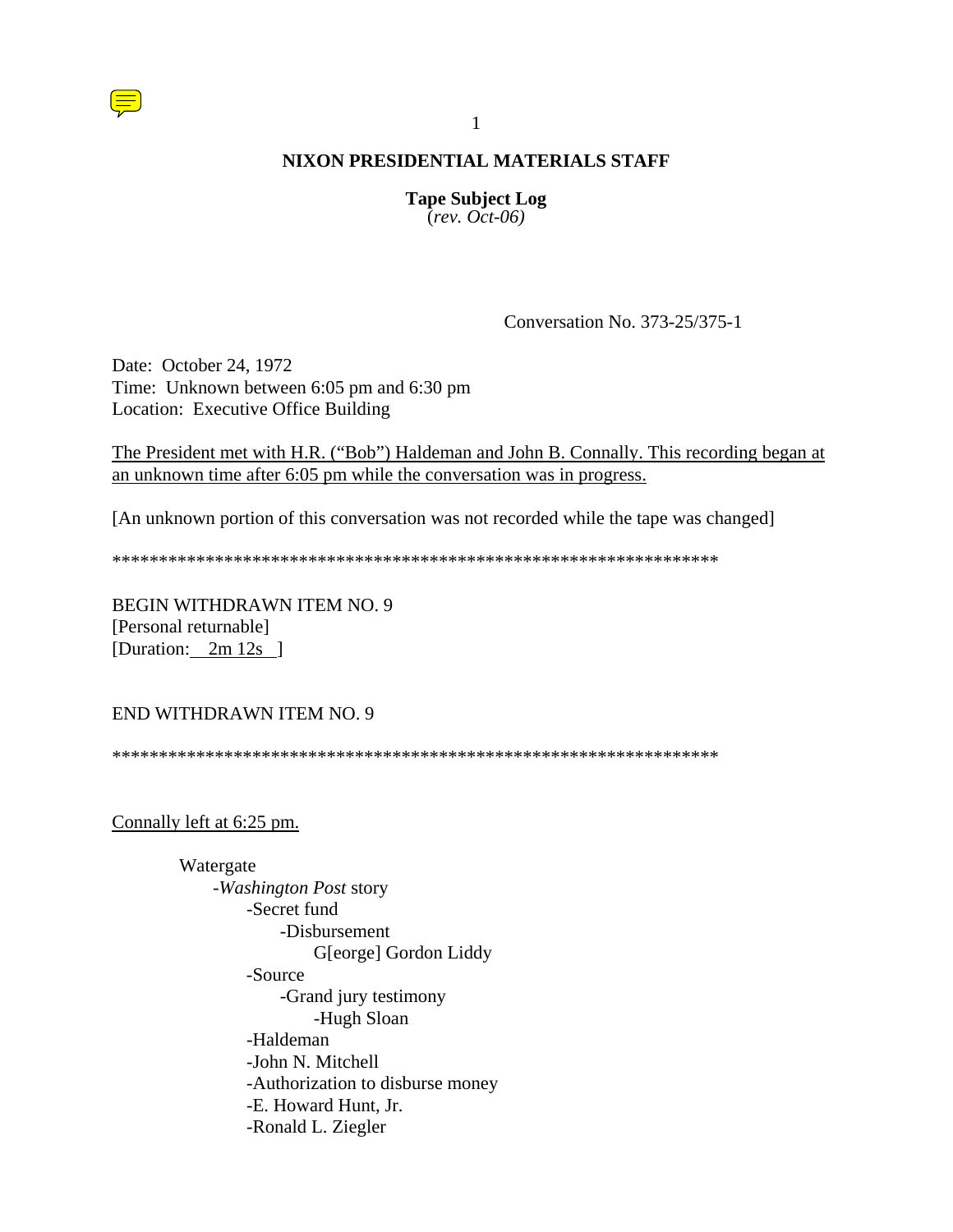**Tape Subject Log** (*rev. Oct-06)*

-Mitchell, Haldeman -Secret fund -Donald H. Segretti -Hunt -Maurice Stans -Mitchell -Haldeman -Jeb Stuart Magruder -Transfer -Stans -John D. Ehrlichman -Sloan's grand jury testimony -*Washington Post* source -Grand jury, US Attorney -*Time* magazine -Grand Jury, Federal Bureau of Investigation [FBI]

Haldeman left at 6:30 pm.

Conversation No. 375-2

Date: October 24, 1972 Time: Unknown between 6:34 pm and 6:40 pm Location: Executive Office Building

Manolo Sanchez met with an unknown person.

[Unintelligible]

Sanchez and the unknown person left at an unknown time before 6:40 pm.

Conversation No. 375-3

Date: October 26, 1972 Time: Unknown between 9:57 am and 10:01 am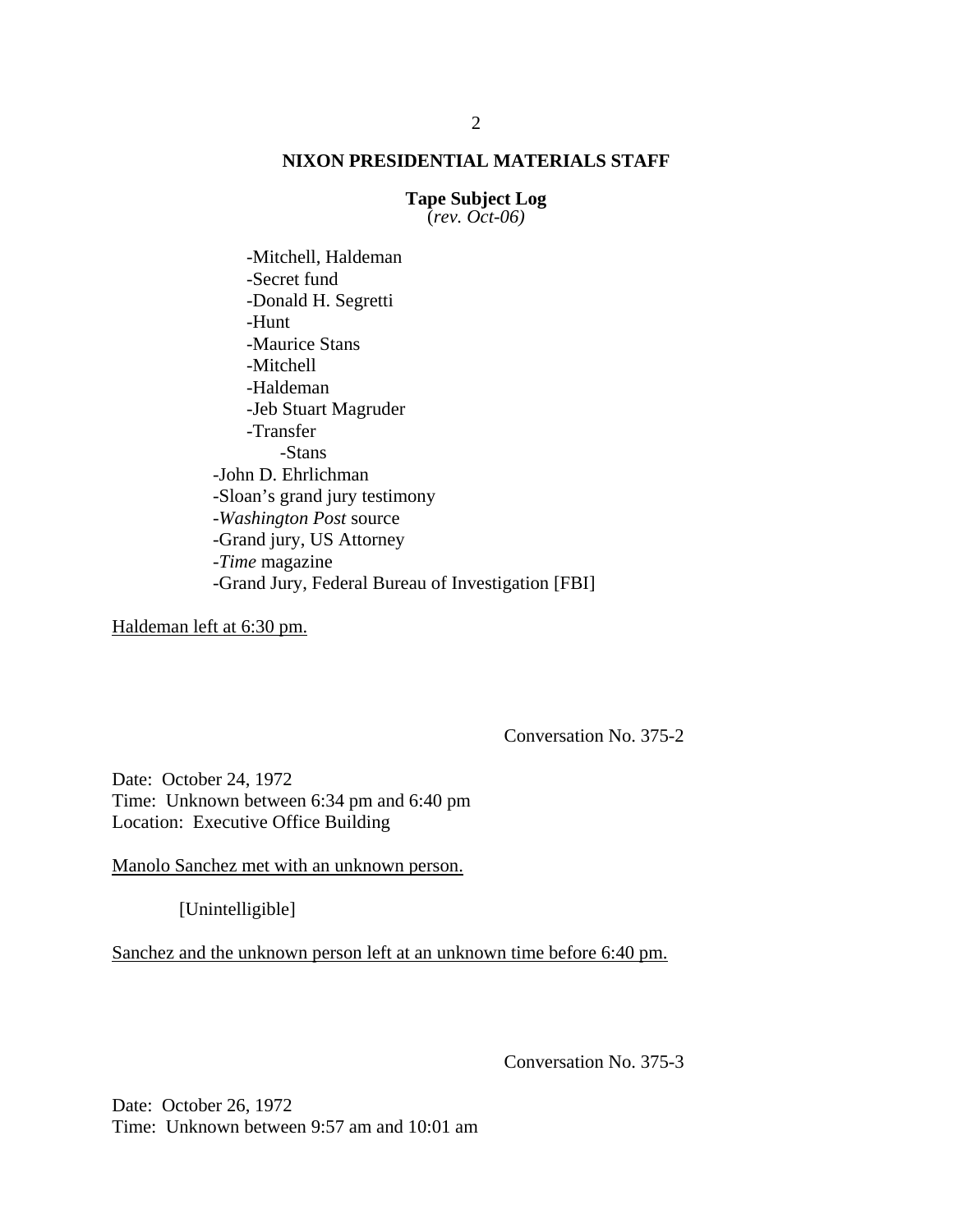**Tape Subject Log** (*rev. Oct-06)*

Location: Executive Office Building

The President talked with Henry A. Kissinger.

Vietnam peace settlement -Political candidates -Offer of terms -Possible effects on negotiations -George S. McGovern -Prisoners of war [POWs] -Cambodia -Laos -The President's instructions -Kissinger's forthcoming statements

Conversation No. 375-4

Date: October 26, 1972 Time: Unknown between 9:57 am and 10:01 am Location: Executive Office Building

The President talked with H.R. ("Bob") Haldeman.

Haldeman's schedule -Forthcoming meeting with the President

Conversation No. 375-5

Date: October 26, 1972 Time: 10:01 am - 12:16 pm Location: Executive Office Building

The President met with H.R. ("Bob") Haldeman.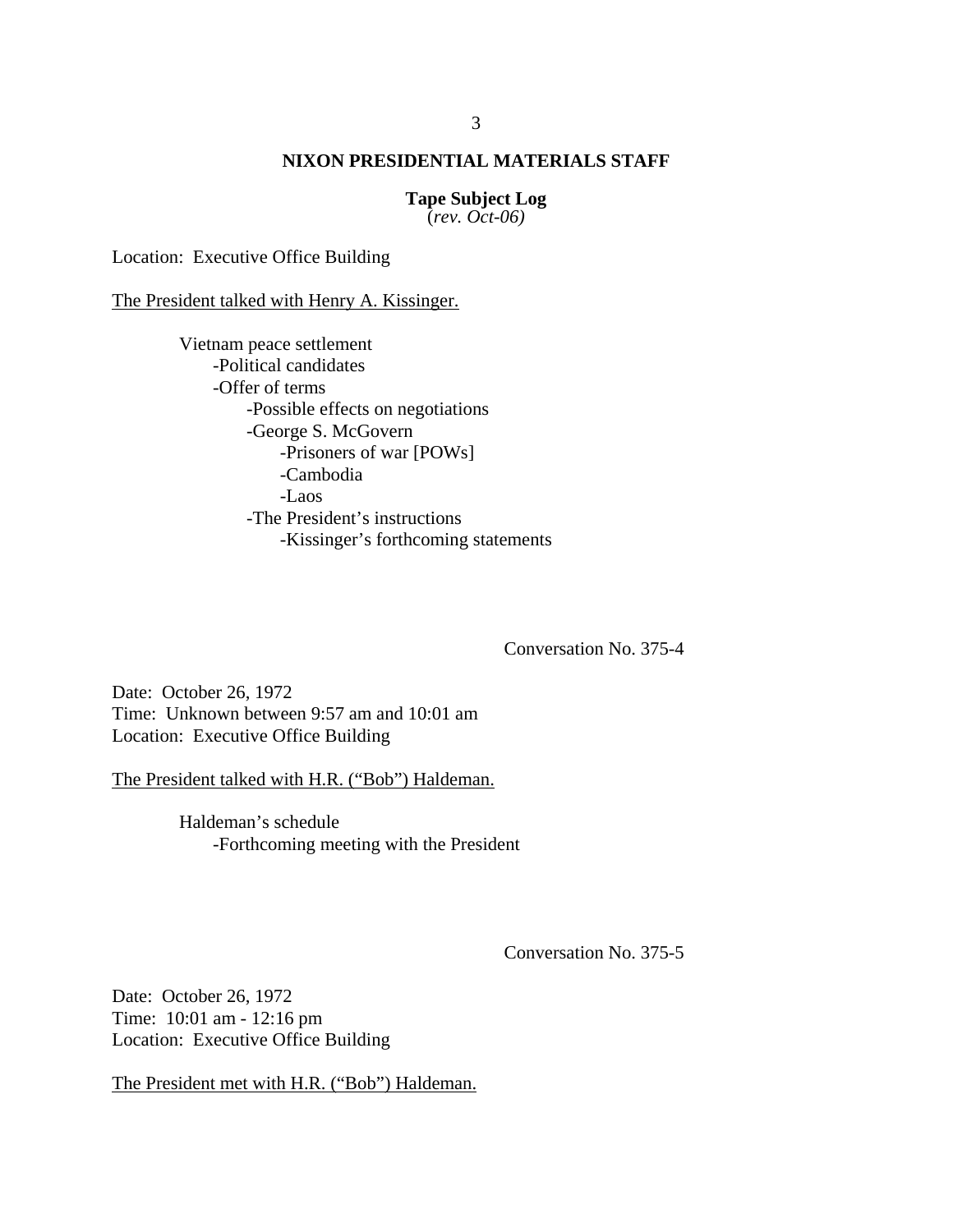**Tape Subject Log**  $\overline{(rev. Oct-06)}$ 

**BEGIN WITHDRAWN ITEM NO. 1** [Personal returnable] [Duration: 4m 17s ]

END WITHDRAWN ITEM NO. 1

Haldeman talked with the White House operator at an unknown time between 10:01 am and 11:04 am.

[Conversation No. 375-5A]

[See Conversation No. 32-44]

[End of telephone conversation]

Haldeman talked with an unknown woman from Dwight L. Chapin's office at an unknown time between 10:01 am and 11:04 am.

[Conversation No. 375-5I]

[See Conversation No. 32-44B]

[End of telephone conversation]

[Conversation No. 375-5J]

[See Conversation No. 32-45]

[End of telephone conversation]

BEGIN WITHDRAWN ITEM NO. 2 [Personal returnable]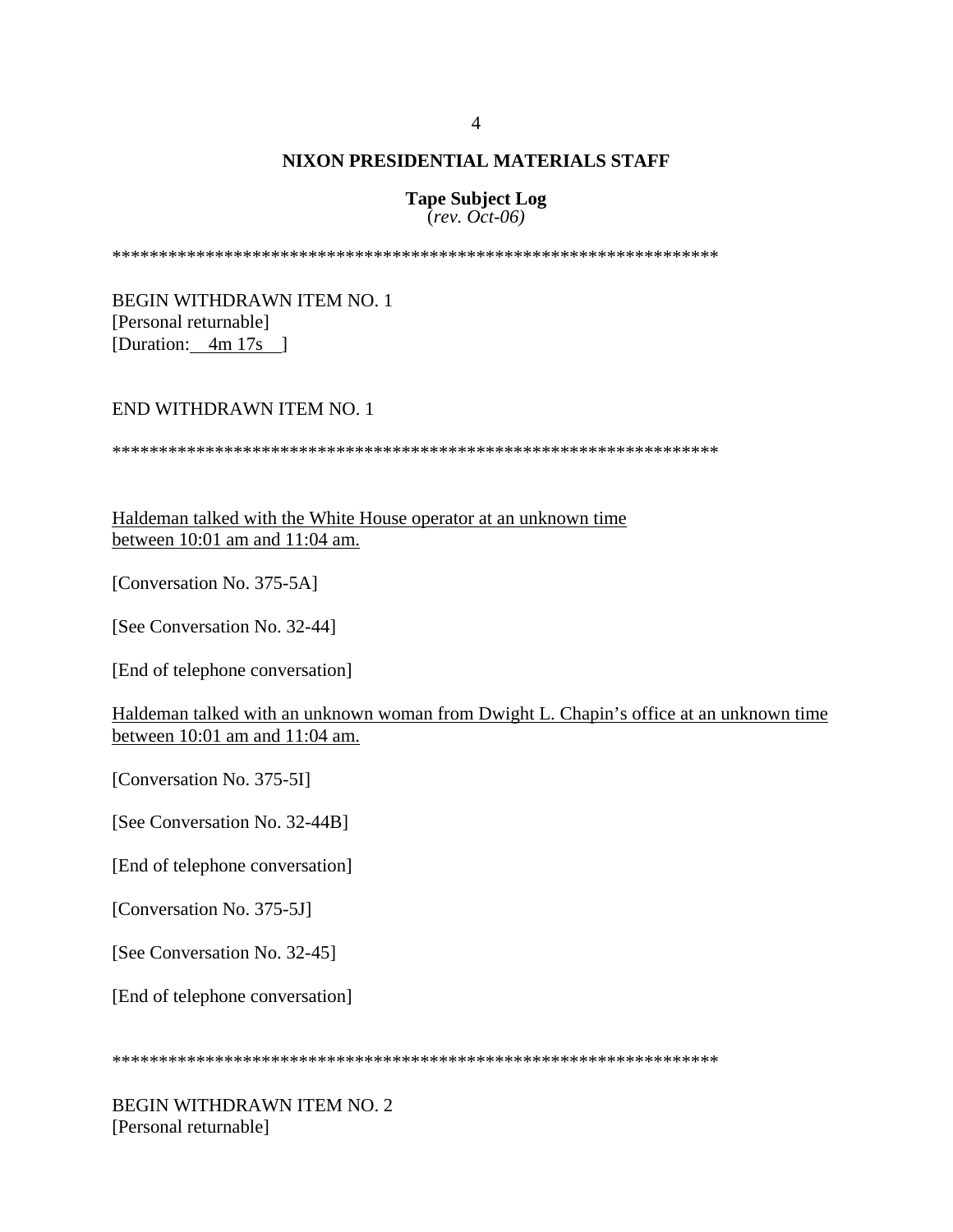#### 5

#### **NIXON PRESIDENTIAL MATERIALS STAFF**

**Tape Subject Log** (*rev. Oct-06)*

[Duration: 1m 54s ]

END WITHDRAWN ITEM NO. 2

\*\*\*\*\*\*\*\*\*\*\*\*\*\*\*\*\*\*\*\*\*\*\*\*\*\*\*\*\*\*\*\*\*\*\*\*\*\*\*\*\*\*\*\*\*\*\*\*\*\*\*\*\*\*\*\*\*\*\*\*\*\*\*\*\*

Vietnam peace settlement negotiations -The president's schedule -Henry A. Kissinger's forthcoming briefing -Possible developments before election -Press statements -The president's schedule -Ohio -Possible statements regarding Vietnam -Lack of a statement -Long Island -"Peace with honor" -Negotiations -"Peace with honor" -"Peace with surrender" -Kissinger's forthcoming statement -Procedures -Content -Four party signatory compared to two party signatory -Point of statement -Tone -Haldeman's view -Provisions of agreement -Prisoners of war [POWs] -May 8, 1972 proposals -POWs, cease-fire -Coalition compared to self-determination for South Vietnamese -Position -The President's involvement -Press reaction -US accomplishments -Kissinger's style

Haldeman talked with the White House operator at an unknown time between 10:01 am and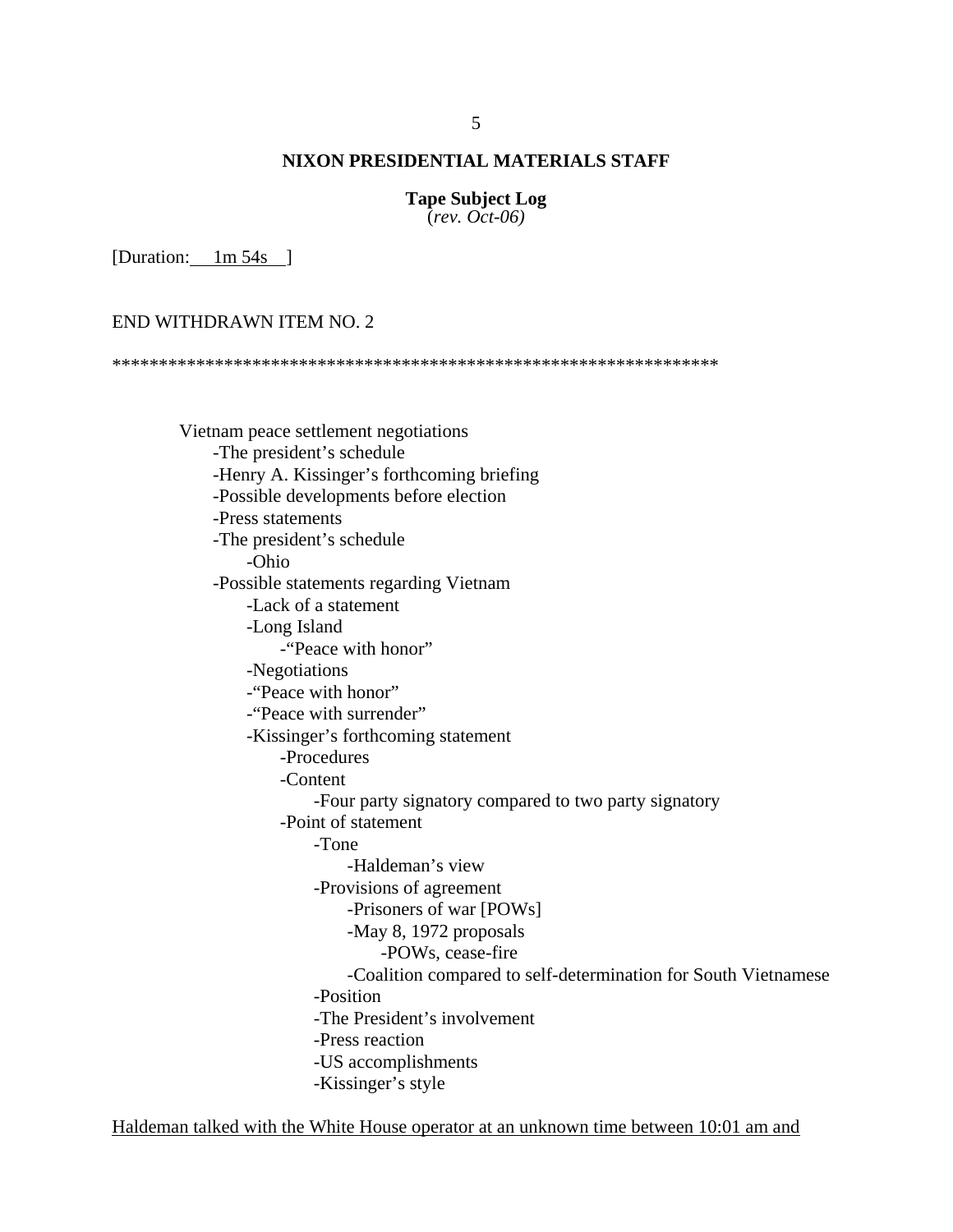**Tape Subject Log** (*rev. Oct-06)*

11:04 am.

[Conversation No. 375-5B]

[See Conversation No. 32 – 46]

[End of telephone conversation]

-Cancellation of trip -Implication -Kissinger's view -McGovern's strategy -Nguyen Van Thieu

Haldeman talked with Chapin at an unknown time between 10:01 am and 11:04 am.

[Conversation No. 375-5C]

[See Conversation No. 32-47; one item has been withdrawn]

Vietnam peace settlement -Kissinger's statement -Prospects for peace -McGovern's advisor's criticism -Timing of settlement compared to the 1972 election -Haldeman's view -Kissinger -Thieu -Television [TV] appearance -Haldeman's handling -Alexander M. Haig, Jr.'s handling -Public impression -Political considerations -Timing -Character of settlement -Compared with 1962 Laotian settlement -Kissinger's view -Type of settlement -Kissinger's view -Problems with public impression -Thieu's role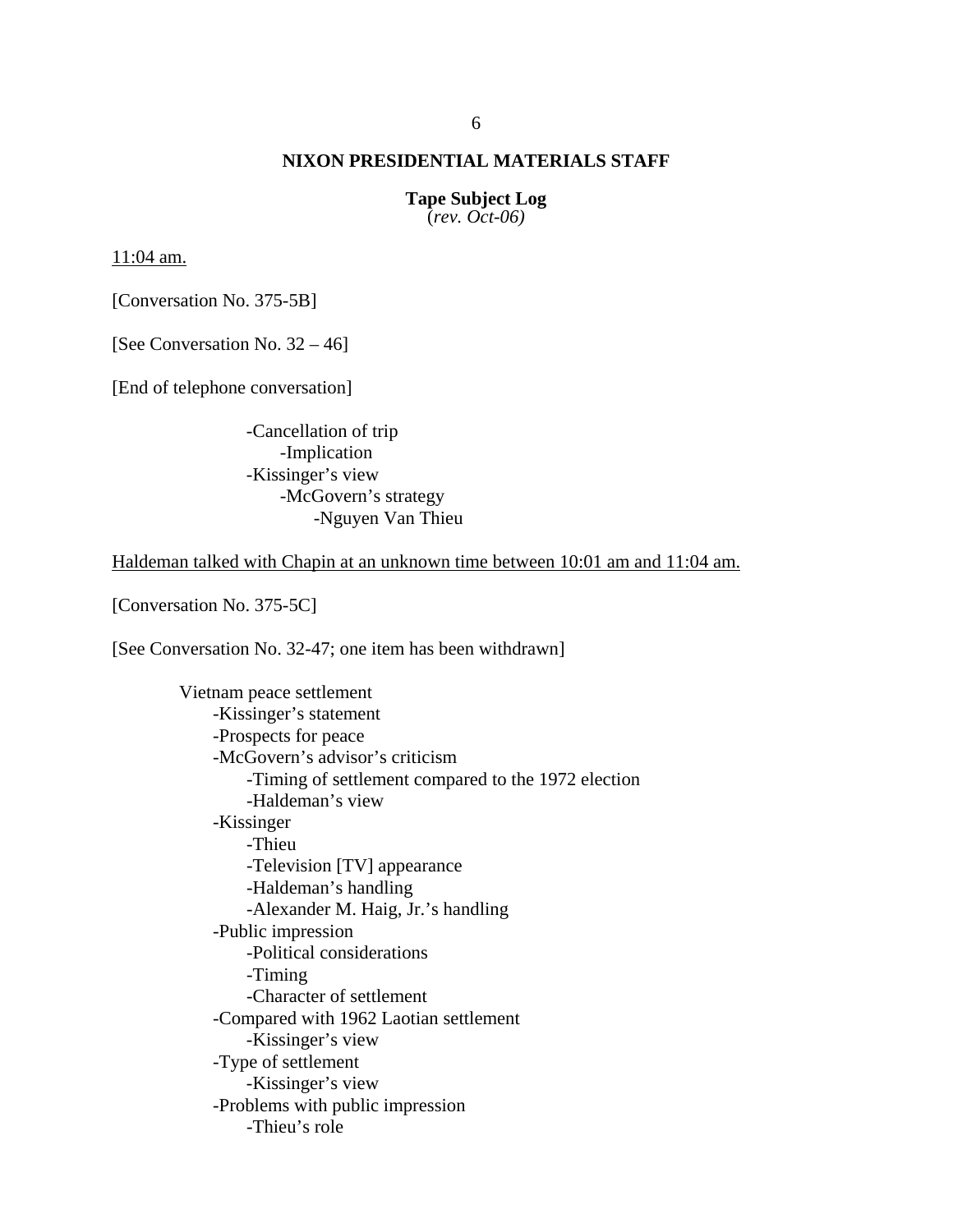**Tape Subject Log** (*rev. Oct-06)*

 -North Vietnamese pressure -US -Importance of Kissinger's statement -McGovern's position on Vietnam -Strategy -Thieu -Kissinger -Timing of pact -October 31, 1972 -Thieu -Military -Kissinger's statement -Nature of argument -Translation issues -Ambiguity -Implementation of cease-fire 1972 campaign issues -Administration strategy -Patrick J. Buchanan's view -Response to corruption charges -Reassurance of US allies -The President's view -Aggressive policy -Buchanan's view -Public sentiment -Watergate -Vietnam issue -The President's forthcoming speeches -Raymond K. Price, Jr.'s office -Campaign trip -Farm speech, "Radio Address on the American Farmer" -Schedule -Motorcade -Schedule -Possible statement on defense -Defense foreign policy issue -Focus on defense issues -McGovern's changes in positions -Foreign policy -Scheduling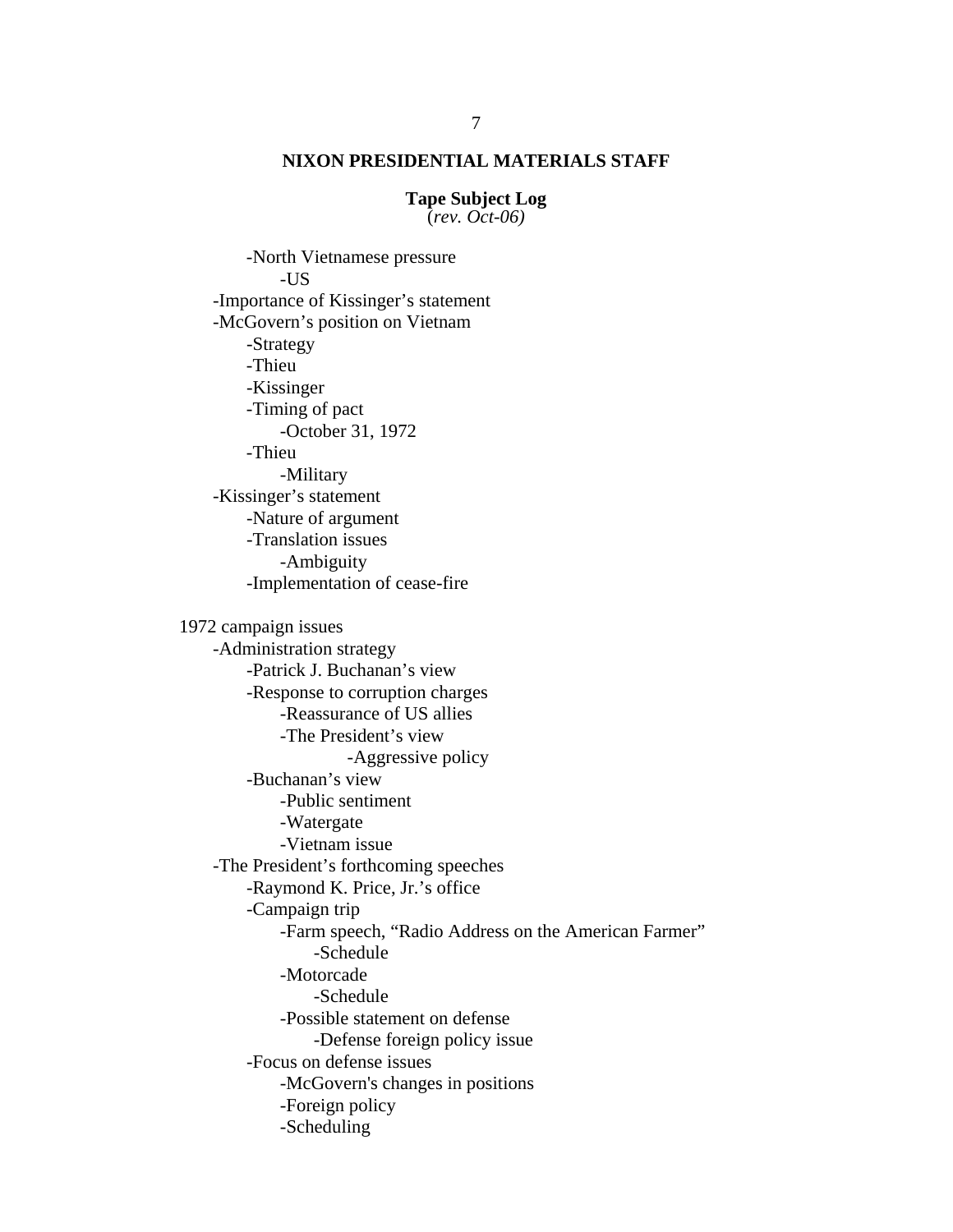**Tape Subject Log**

(*rev. Oct-06)*

-Ohio -Price -Kissinger -Timing -Administration position review -Haldeman's forthcoming meeting with Kissinger -Domestic issues -*Washington Post* story on the President's October 25, 1972 speech -Compared to story on McGovern's television speech -Vietnam -Implications of story -Education -Aid to parochial schools -Busing -Catholics -TV -Vietnam -Options -Vietnam peace settlement possibility -Timing compared with the election -possible public perceptions

\*\*\*\*\*\*\*\*\*\*\*\*\*\*\*\*\*\*\*\*\*\*\*\*\*\*\*\*\*\*\*\*\*\*\*\*\*\*\*\*\*\*\*\*\*\*\*\*\*\*\*\*\*\*\*\*\*\*

BEGIN WITHDRAWN ITEM NO. 7 [Personal returnable] [Duration: 8m 12s ]

Haldeman talked with Chapin at an unknown time between 10:01 am and 11:04 am.

[Conversation No. 375-5D]

[See Conversation No. 32-48; One item has been withdrawn]

[End of telephone conversation]

END WITHDRAWN ITEM NO. 7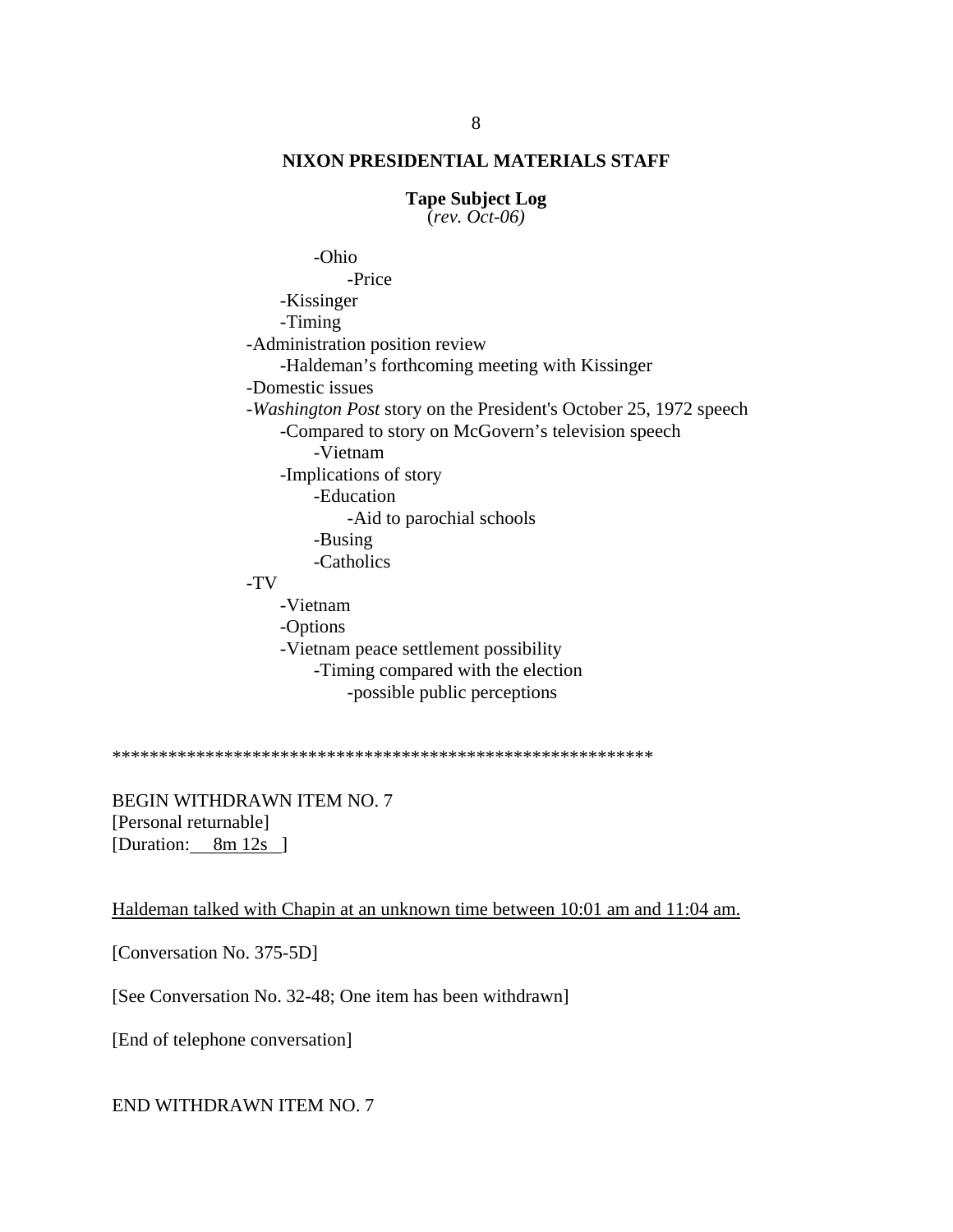**Tape Subject Log** (*rev. Oct-06)*

\*\*\*\*\*\*\*\*\*\*\*\*\*\*\*\*\*\*\*\*\*\*\*\*\*\*\*\*\*\*\*\*\*\*\*\*\*\*\*\*\*\*\*\*\*\*\*\*\*\*\*\*\*\*\*\*\*\* House Resolution [HR] 1 legislation -John D. Ehrlichman's view -Timing Vietnam peace settlement negotiations -Democratic Republic of Vietnam [DRV] [North Vietnam] strategy -Thieu -Desire to end war -US response -The President's view -October 31, 1972 -Bombing halt -Kissinger's position -Meeting with Le Duc Tho -The President's response -Haig -American public -Lyndon B. Johnson -Media commentator's point, October 23, 1972 -Progress in negotiations -Kissinger's conversations with Max Frankel, Richard ("Dick") Wilson, William F. Buckley, Jr., William White, Howard, K. Smith Manolo Sanchez entered at an unknown time after 10:01 am. Food request

## Sanchez left at an unknown time before 11:04 am.

White House schedule -Daily strategy meeting attendance -Haldeman, Ehrlichman, Colson -Clark MacGregor -Corruption issue -8:15 am meeting -MacGregor, Robert H. Finch, Donald H. Rumsfeld, Peter M. Flanigan, Herbert G. Klein, Herbert Stein, Caspar W.("Cap") Weinberger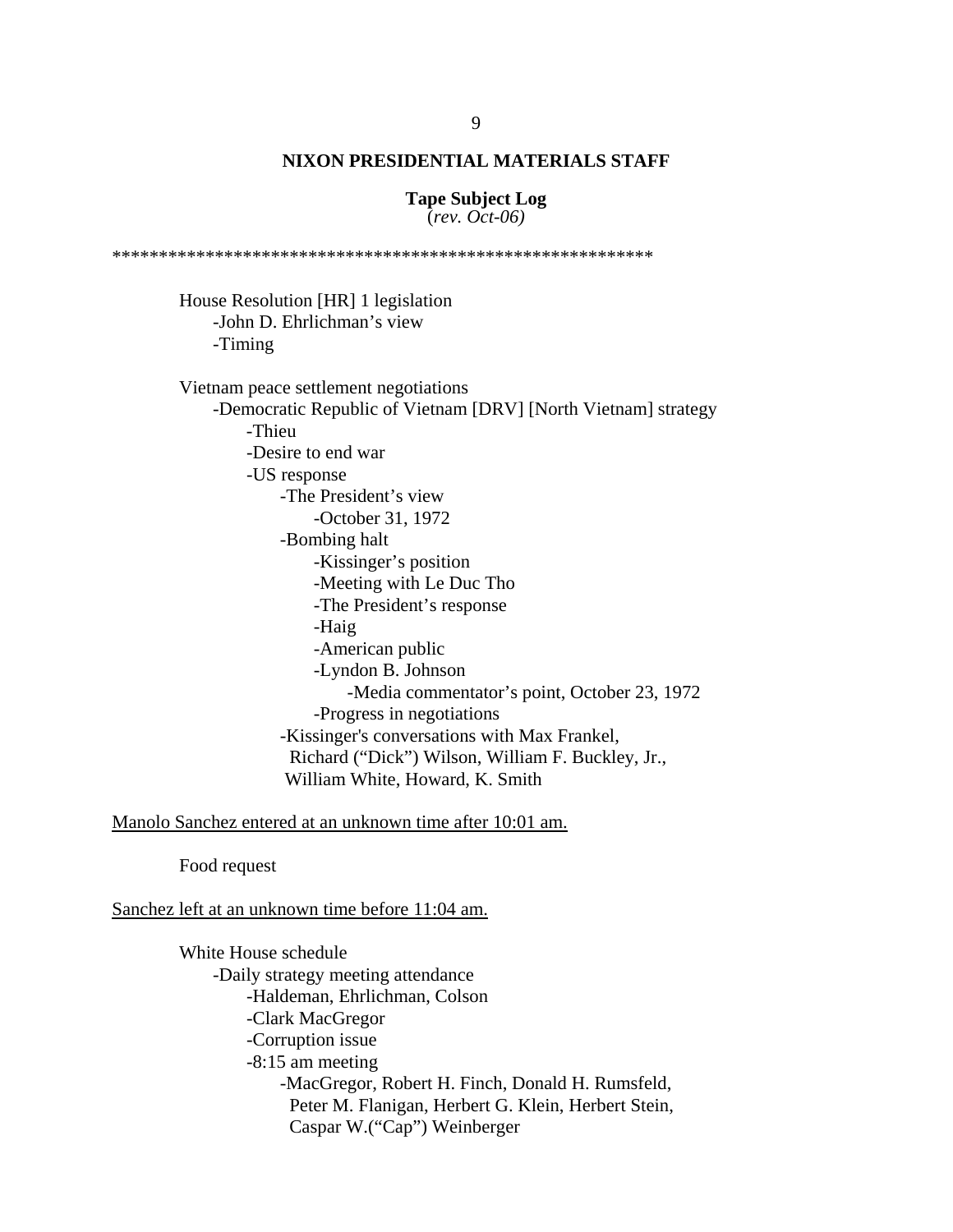**Tape Subject Log**  $\overline{(rev. Oct-06)}$ 

Kissinger and the Vietnam peace settlement negotiations -The President's view -North Vietnamese actions

Harry S. Dent

An unknown man entered at an unknown time after 10:01 am.

Telephone call request by William M. Colmer -Administrative assistant [Trent Lott]

The unknown man left at an unknown time before 11:04 am.

Vietnam telephone poll -The President's request -Release of prisoners of war [POWs] -Cease-fire -Non-communist government in South Vietnam -Issue of bombing halt during negotiations -Public reaction

**BEGIN WITHDRAWN ITEM NO. 10** [Personal returnable] [Duration:  $8m 54s$ ]

## END WITHDRAWN ITEM NO. 10

Vietnam peace settlement -McGovern's position -North Vietnamese position -Issue of provisional government -Possible impact of 1972 election -Kissinger's concerns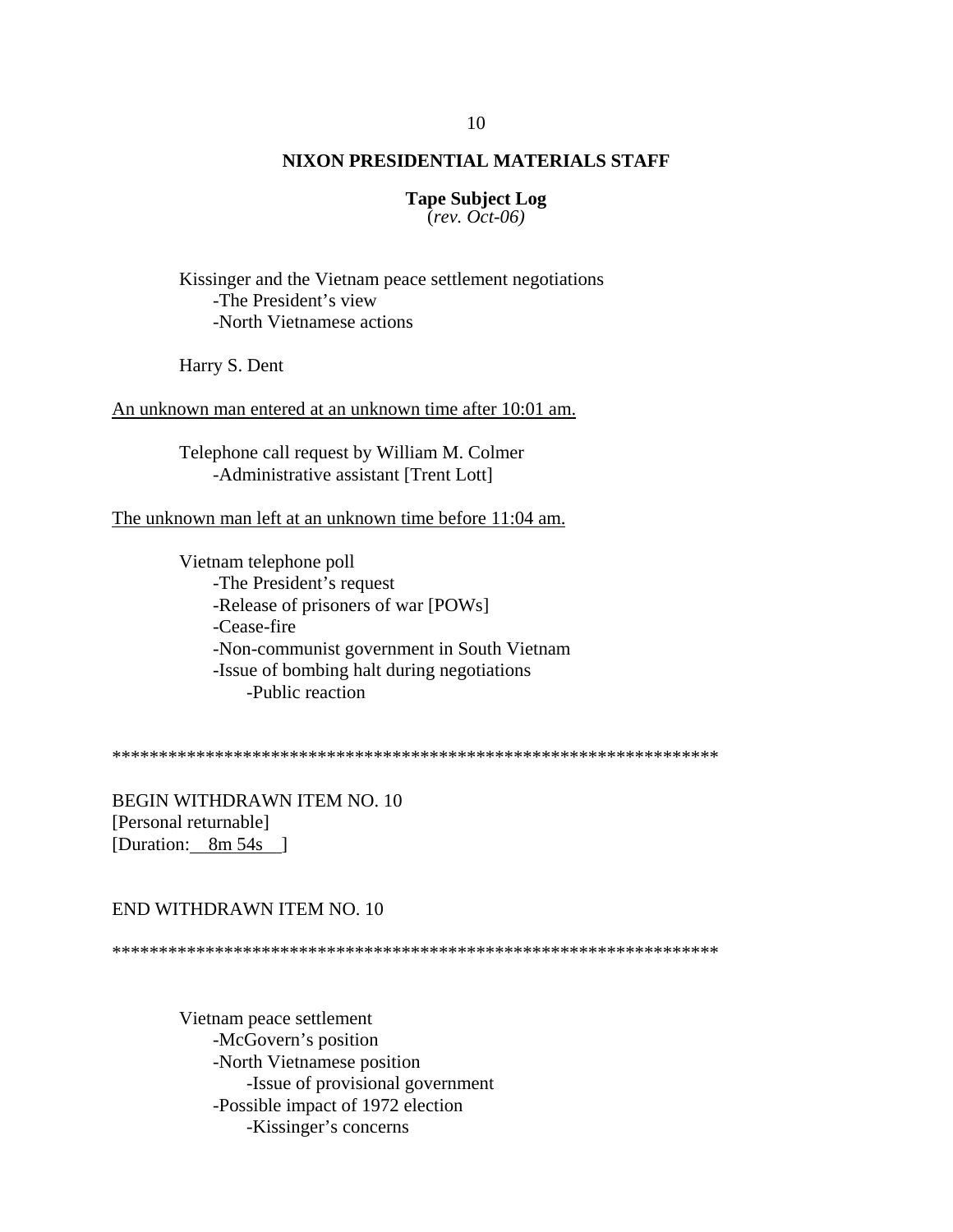**Tape Subject Log**  $\overline{(rev. Oct-06)}$ 

-Polls

-Haldeman's recent conversation with Kissinger -George H. Gallup -Results -Louis P. Harris -Forthcoming results -Timing of remaining polls -North Vietnamese options -Possible assassination of Thieu -Possible bloodbath in South Vietnam -McGovern's position -North Vietnam -Thieu -Administration poll -Interpretation -Public perception -Thieu -Administration efforts -Type of settlement -Kissinger's statement and briefing preparation -John A. Scali, Ronald L. Ziegler -Possible question and answer  $[Q&A]$  session -Colson, Ehrlichman

**BEGIN WITHDRAWN ITEM NO. 12** [Personal returnable] [Duration: 1m 12s ]

**END WITHDRAWN ITEM NO. 12** 

Haldeman talked with the White House operator at an unknown time between 10:01 am and  $12:16$  pm.

[Conversation No. 375-5E]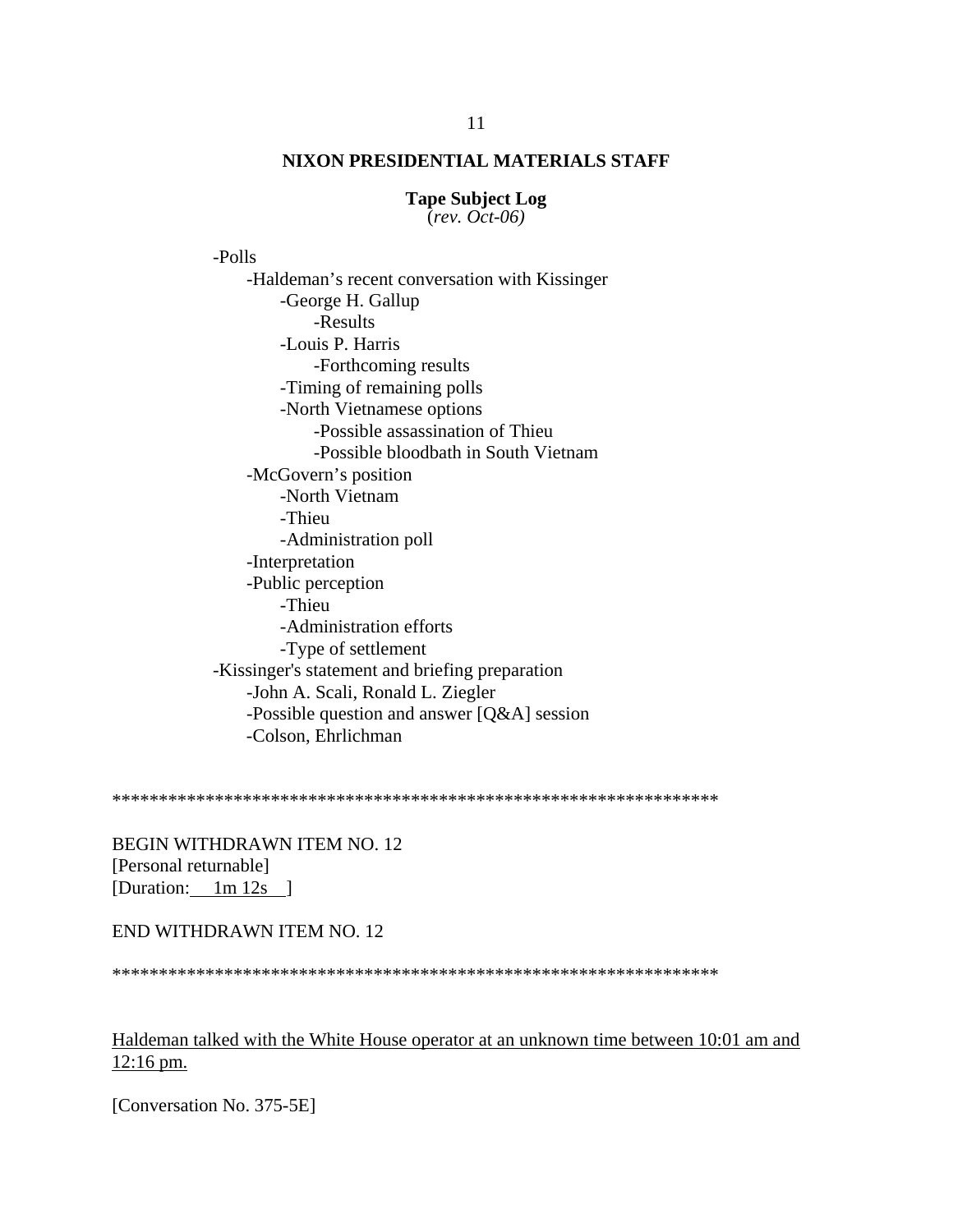**Tape Subject Log** (*rev. Oct-06)*

[See Conversation No. 32-49]

Haldeman talked with Chapin at an unknown time between 10:01 am and 12:16 pm.

\*\*\*\*\*\*\*\*\*\*\*\*\*\*\*\*\*\*\*\*\*\*\*\*\*\*\*\*\*\*\*\*\*\*\*\*\*\*\*\*\*\*\*\*\*\*\*\*\*\*\*\*\*\*\*\*\*\*\*\*\*\*\*\*\*

BEGIN WITHDRAWN ITEM NO. 13 [Personal returnable] [Duration: 9m 23s ]

[See Conversation No. 32-49; one item has been withdrawn]

[End of telephone conversation]

# END WITHDRAWN ITEM NO. 13

\*\*\*\*\*\*\*\*\*\*\*\*\*\*\*\*\*\*\*\*\*\*\*\*\*\*\*\*\*\*\*\*\*\*\*\*\*\*\*\*\*\*\*\*\*\*\*\*\*\*\*\*\*\*\*\*\*\*\*\*\*\*\*\*\*

Motorcade security -Robert H. Taylor -Speed -Small towns -Stopping for flowers from people -Hecklers -Communications between the President and driver -Microphone -Taylor -Chicago -Varying speed -Locations of bands in relation to the President -Possible plans for demonstrators -Atlanta -Richard B. Ogilvie, Charles H. Percy -Location of press -Highways compared with main streets -Previous trip to Westchester County, NY -Observers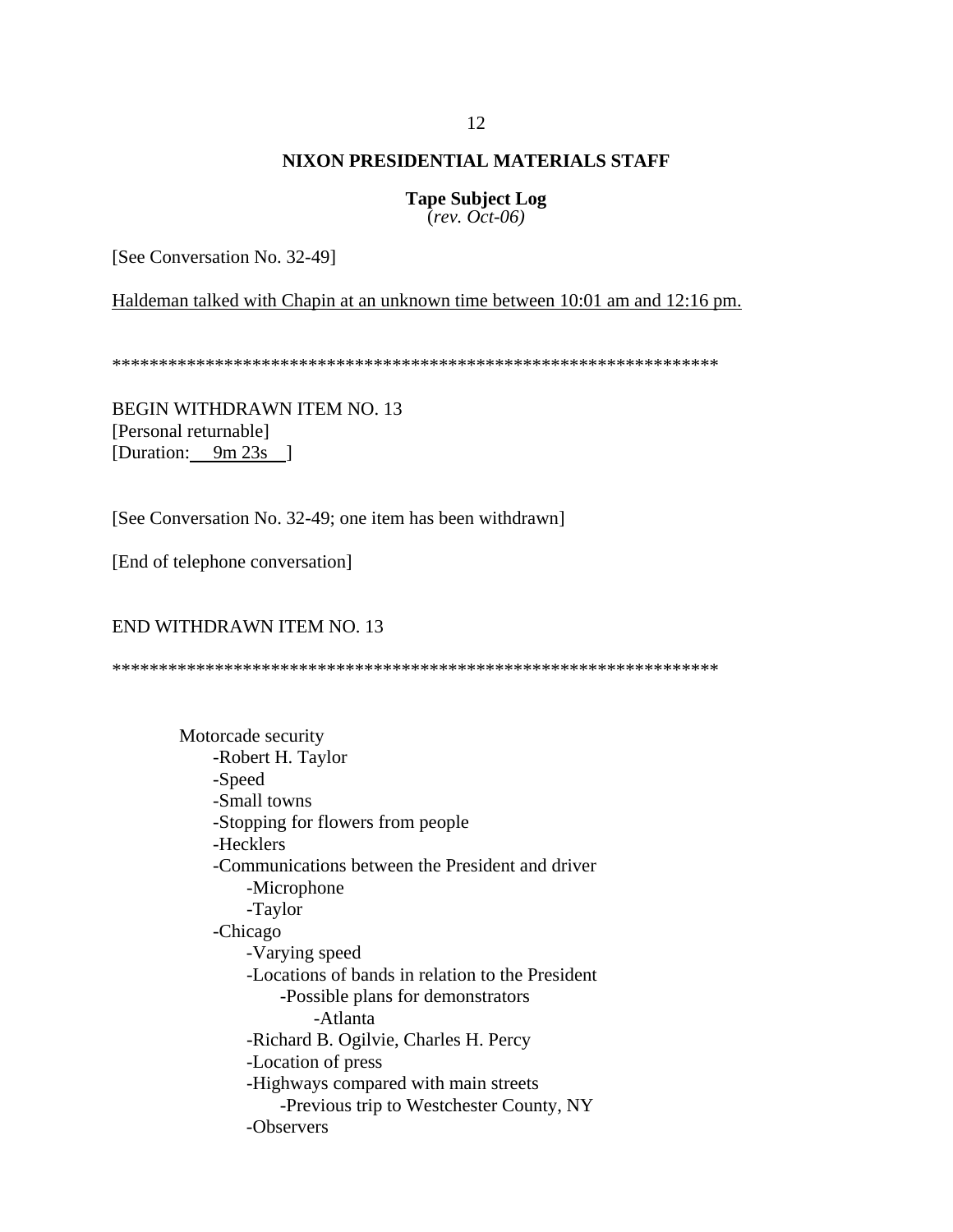**Tape Subject Log** (*rev. Oct-06)*

 -Crowd control -Exposure to crowd -Thelma C. ("Pat") Nixon

\*\*\*\*\*\*\*\*\*\*\*\*\*\*\*\*\*\*\*\*\*\*\*\*\*\*\*\*\*\*\*\*\*\*\*\*\*\*\*\*\*\*\*\*\*\*\*\*\*\*\*\*\*\*\*\*\*\*\*\*\*\*\*\*\*

BEGIN WITHDRAWN ITEM NO. 14 [Personal returnable] [Duration: 7m ]

#### END WITHDRAWN ITEM NO. 14

\*\*\*\*\*\*\*\*\*\*\*\*\*\*\*\*\*\*\*\*\*\*\*\*\*\*\*\*\*\*\*\*\*\*\*\*\*\*\*\*\*\*\*\*\*\*\*\*\*\*\*\*\*\*\*\*\*\*\*\*\*\*\*\*\*

1972 campaign -Vietnam peace settlement negotiations -Kissinger's statement -Scali -Kissinger -Advice -Instructions for the staff -Vietnam -News summary -Public perception -Administration strategy -Response to McGovern's Vietnam stance -"Peace with surrender" -Sabotage and campaign practices -TV audience size for McGovern's speech

Haldeman talked with an unknown person on his staff at an unknown time between 10:01 am and 12:16 pm.

TV audience share figures -McGovern's speech on corruption -Connally's broadcast

[End of telephone conversation]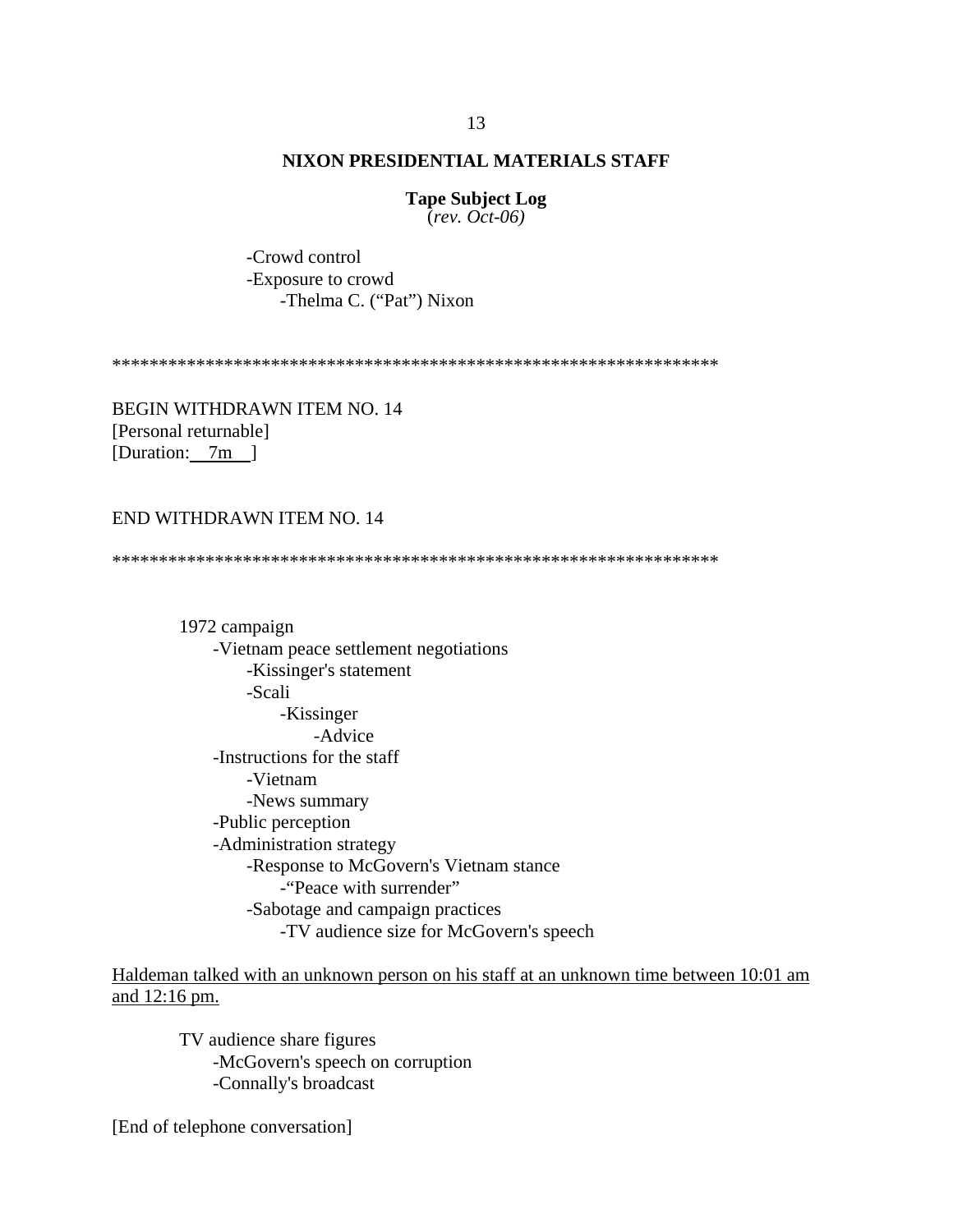**Tape Subject Log**  $\overline{(rev. Oct-06)}$ 

McGovern's speech on corruption -Audience for television broadcast -New York -Comparison to Connally's broadcast -Share compared with rating

**BEGIN WITHDRAWN ITEM NO. 15** [Personal returnable] [Duration:  $9m 37s$ ]

## END WITHDRAWN ITEM NO. 15

1972 campaign and Vietnam -Administration strategy  $-POWs$ -Amnesty -Attacks on McGovern's position -Cease-fire agreement  $-POWs$ -The President's plan compared with McGovern's plan -Vice President Spiro T. Agnew -Press coverage -McGovern's approach -Bombing halt compared with continuation of bombing -Haig -Public opinion and use of slogans 1972 campaign issues -McGovern's comments -National defense -Vietnam -Welfare -McGovern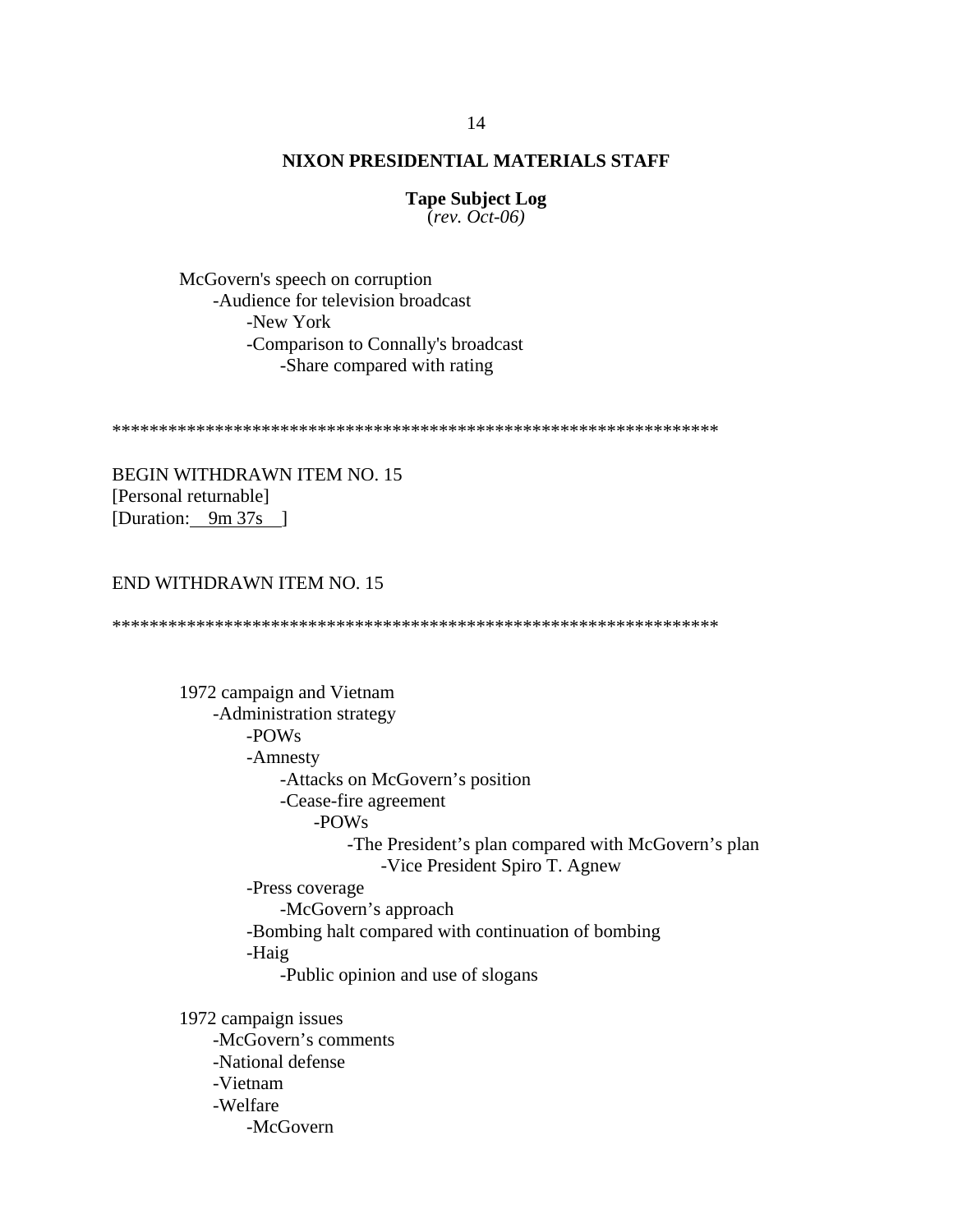**Tape Subject Log** (*rev. Oct-06)*

-Vietnam -Amnesty -Busing -Parochial school aid -Abortion -National defense -Plant closings, spending cuts -Taxes -Federal spending -Welfare -Presentation of campaign practices issue -Administration efforts -Press reaction -MacGregor, Ziegler -The President's position -Colson

Chapin talked with Haldeman at an unknown time between 10:01 am and 12:16 pm.

[Conversation No. 375-5F]

\*\*\*\*\*\*\*\*\*\*\*\*\*\*\*\*\*\*\*\*\*\*\*\*\*\*\*\*\*\*\*\*\*\*\*\*\*\*\*\*\*\*\*\*\*\*\*\*\*\*\*\*\*\*\*\*\*\*\*\*\*\*\*\*\*

BEGIN WITHDRAWN ITEM NO. 16 [Personal returnable] [Duration: 2m 58s ]

[See Conversation No. 32-50; one item has been withdrawn]

[End of telephone conversation]

# END WITHDRAWN ITEM NO. 16

\*\*\*\*\*\*\*\*\*\*\*\*\*\*\*\*\*\*\*\*\*\*\*\*\*\*\*\*\*\*\*\*\*\*\*\*\*\*\*\*\*\*\*\*\*\*\*\*\*\*\*\*\*\*\*\*\*\*\*\*\*\*\*\*\*

Watergate -Colson's analysis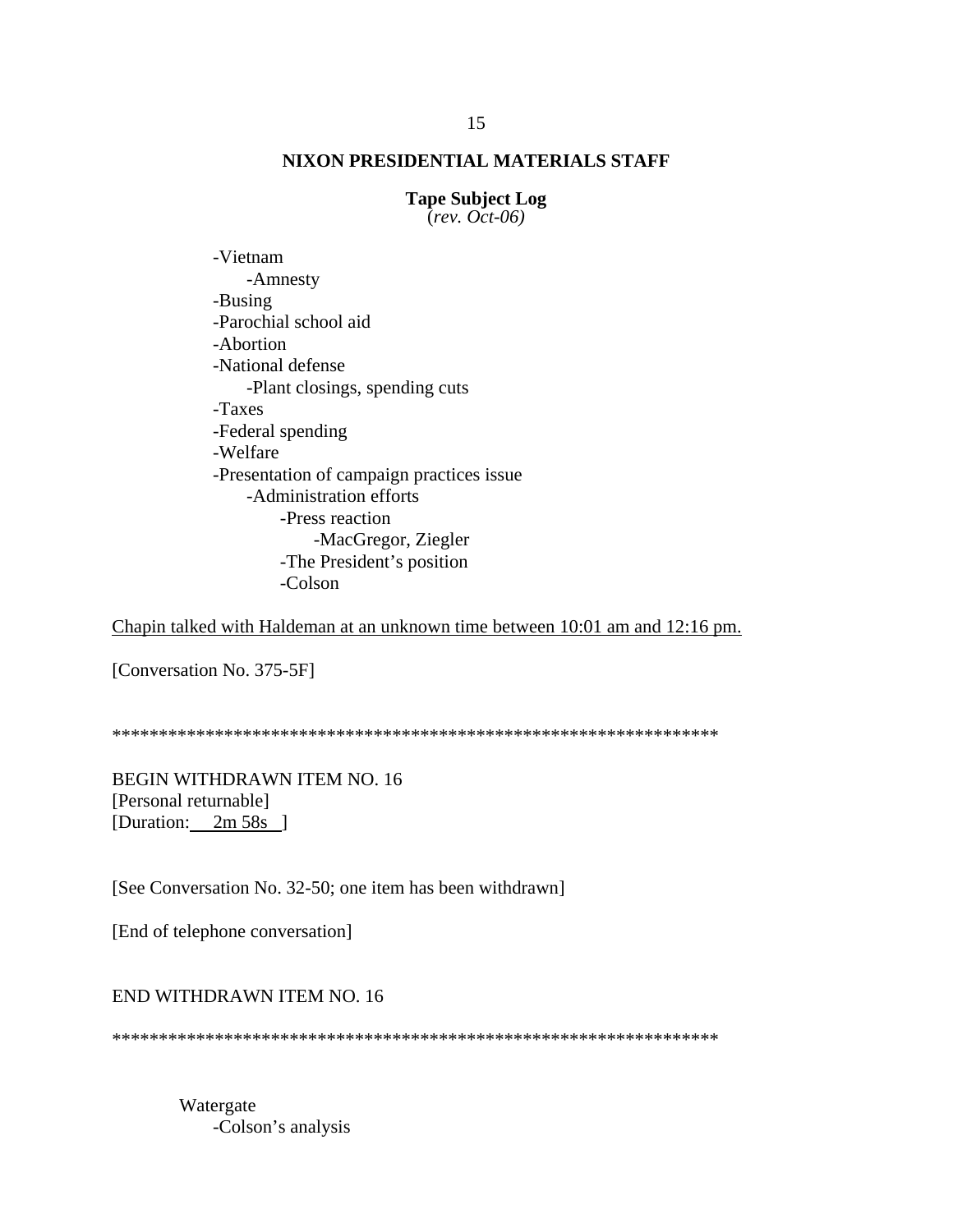## **Tape Subject Log**

(*rev. Oct-06)*

 -Effect on fund raising -Effect on campaign workers -Denials -Ziegler, MacGregor, Robert H. Dole -Effect on voters -Lower middle class blue collar workers -Understanding and care -Issues of concern -Amnesty -Abortion -Effect on upper income suburban voters -Results of effect on fund raising and party workers -Swing vote -Voters' perceptions of the President -The President's character -Combined impact on voters -McGovern's previous speech, October 25, 1972 -Campaign fund irregularities -International Telephone and Telegraph [ITT] -Carpet manufacturers US-Soviet Union wheat deal -Allegation of illegal profits -White House response -Administration denials -Advantages and disadvantages -Wait and see attitude -Administration defense -White paper -The president's orders -MacGregor, Agnew -Defense against lying -*Washington Post* article, October 25, 1972 -McGovern charges against the President and his administration -Effect -Lying -The President's role -MacGregor -Accusations of McGovern's lying -Proof -Charges against Haldeman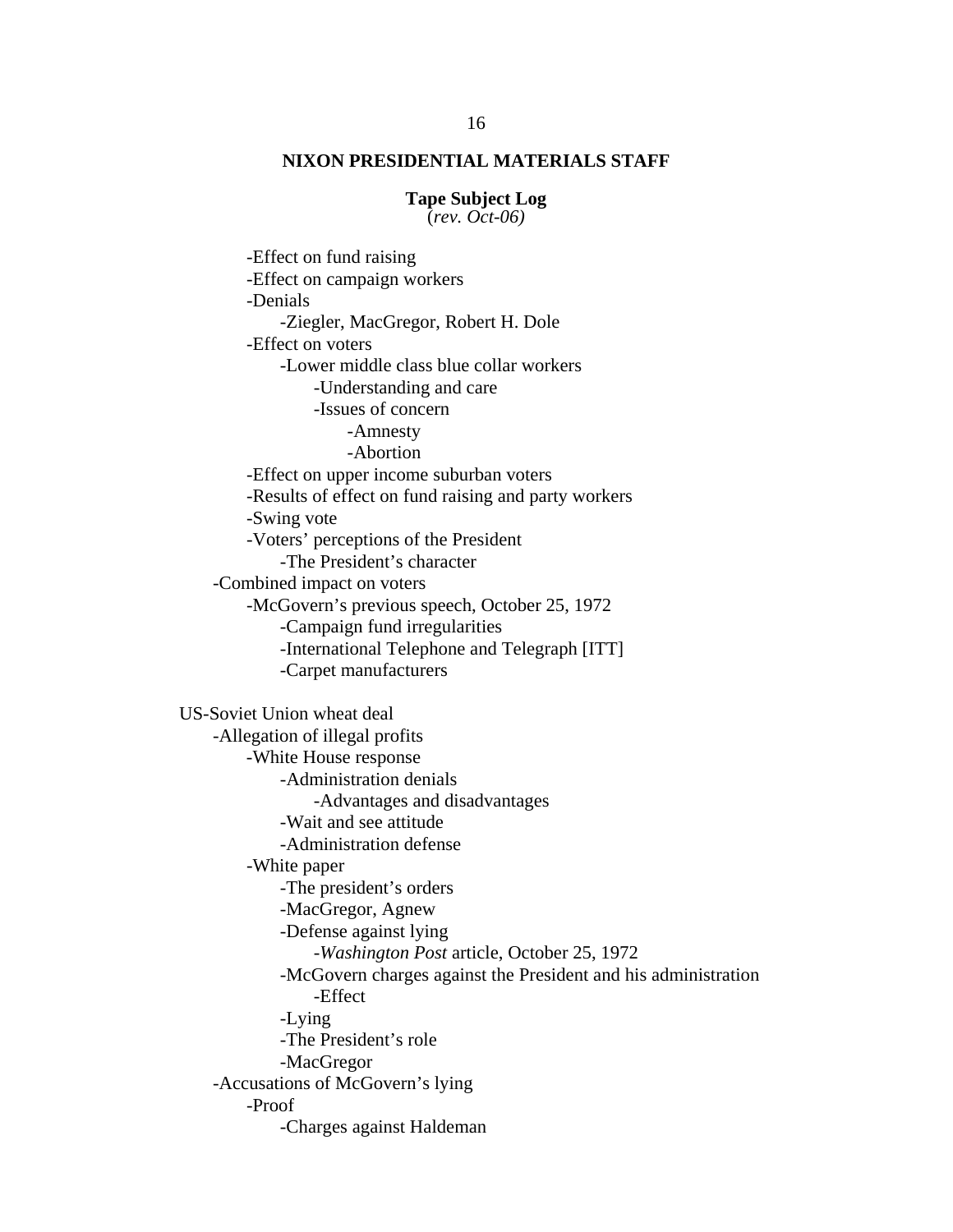# **Tape Subject Log**

(*rev. Oct-06)*

 -Evidence -Ziegler, MacGregor -Strategy of attack on Administration -Administration strategy -McGovern strategy -Prominence of story after the election -Weinberger's view -Post-1972 election investigation -Richard G. Kleindienst -Libel suit

Chapin talked with Haldeman at an unknown time between 10:01 am and 12:16 pm.

[Conversation No. 375-5G]

[See Conversation No. 32-51; one item has been withdrawn]

[End of telephone conversation]

1972 campaign and campaign practice allegations -Political campaign and previous allegations -Donald F. Nixon -The President's residences -Watergate -MacGregor as spokesman for response to McGovern's allegations -Agnew -Dole -Political nature of charges -Line of defense -Ziegler -Vietnam -Effect of McGovern's charges on voters -California -Massachusetts -Colson's staff -1968 campaign Vietnam issue

-North Vietnamese -Cuban missile crisis -Value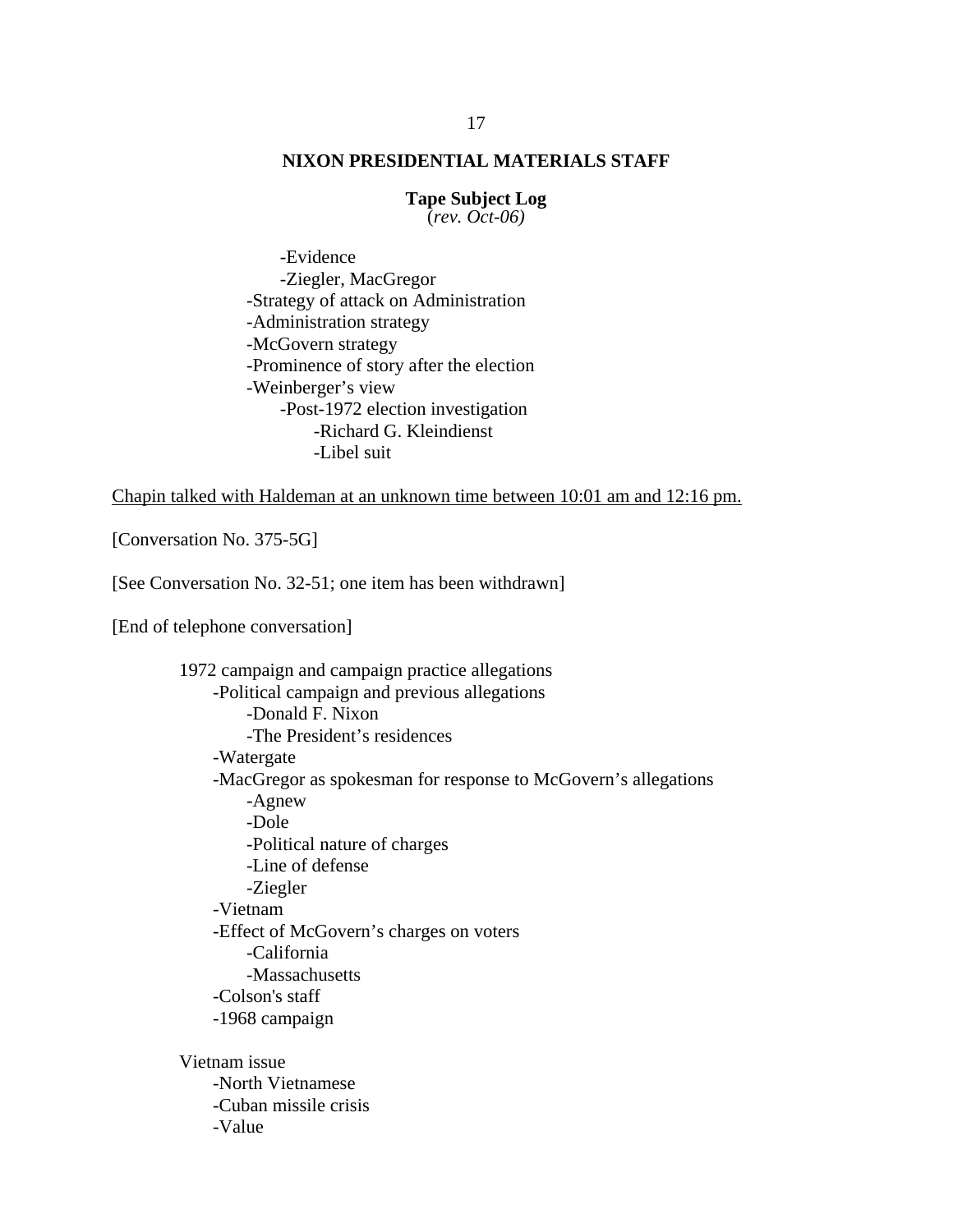**Tape Subject Log**  $\overline{(rev. Oct-06)}$ 

The President talked with an unknown person at an unknown time between 10:01 am and 12:16 pm.

[Conversation No. 375-5H]

Request for a meeting with Ziegler

[End of telephone conversation]

Vietnam issue -Value to the administration compared with value to McGovern

The President's forthcoming trip to West Virginia and Kentucky -Arch A. Moore, Jr. -Schedule

Speeches

-Radio address on Defense Policy, October 29, 1972 -Amnesty -Volunteer army -Israel -Defense -US supremacy -Communism -Job growth

**BEGIN WITHDRAWN ITEM NO. 19** [Personal returnable] [Duration: 8m 53s ]

## **END WITHDRAWN ITEM NO. 19**

Campaign practices charges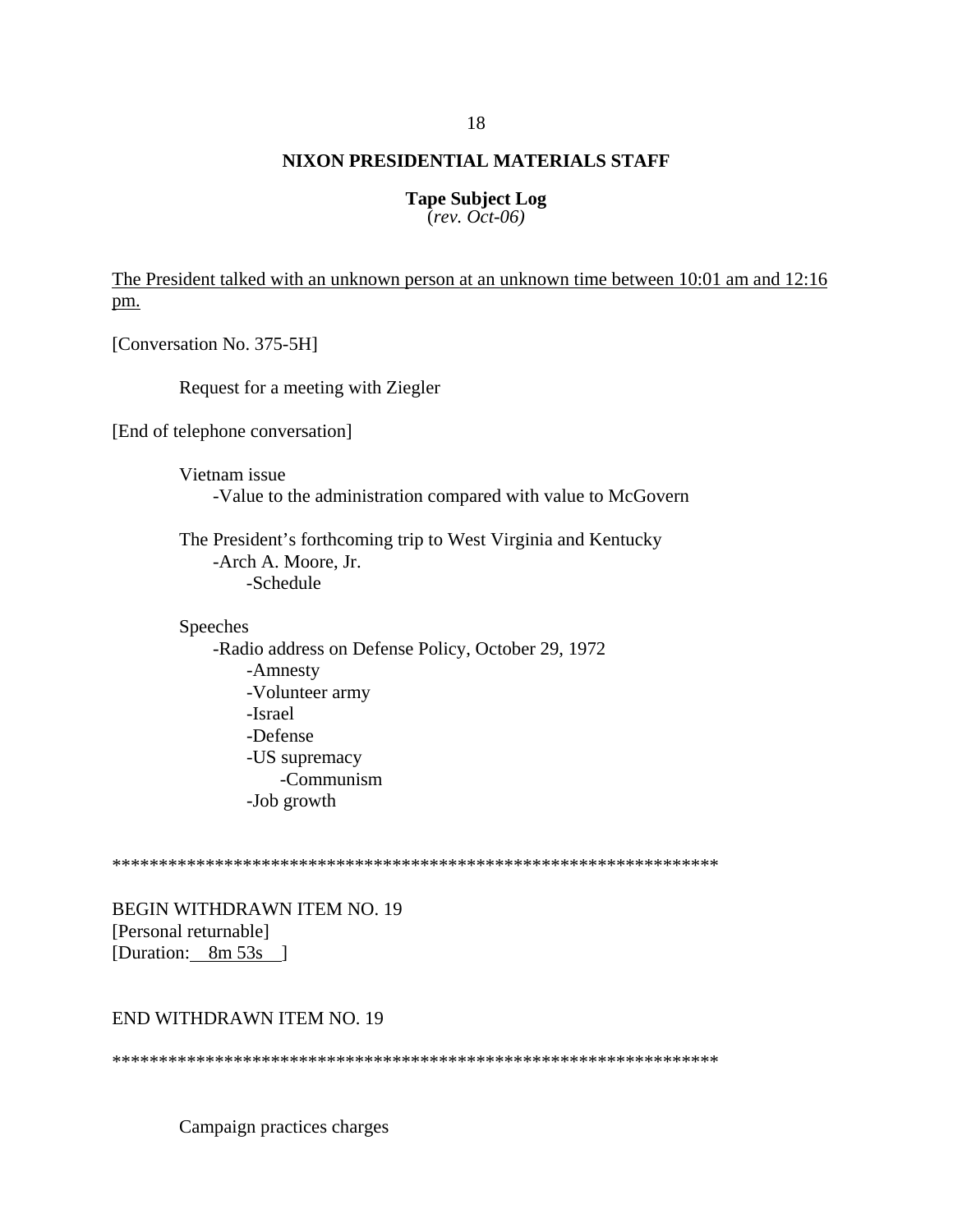**Tape Subject Log**  $(rev. Oct-06)$ 

-Response -Colson -Articles -Agnew -Strategy -MacGregor -Political charges -Political answer

Haldeman left at 12:16 pm.

Conversation No. 375-6

Date: October 26, 1972 Time: Unknown between 12:16 pm and 12:36 pm Location: Executive Office Building

The President met with Manolo Sanchez.

**BEGIN WITHDRAWN ITEM NO. 1** [Personal returnable] [Duration: 6s ]

END WITHDRAWN ITEM NO. 1

Sanchez left at an unknown time before 12:36 pm.

Conversation No. 375-7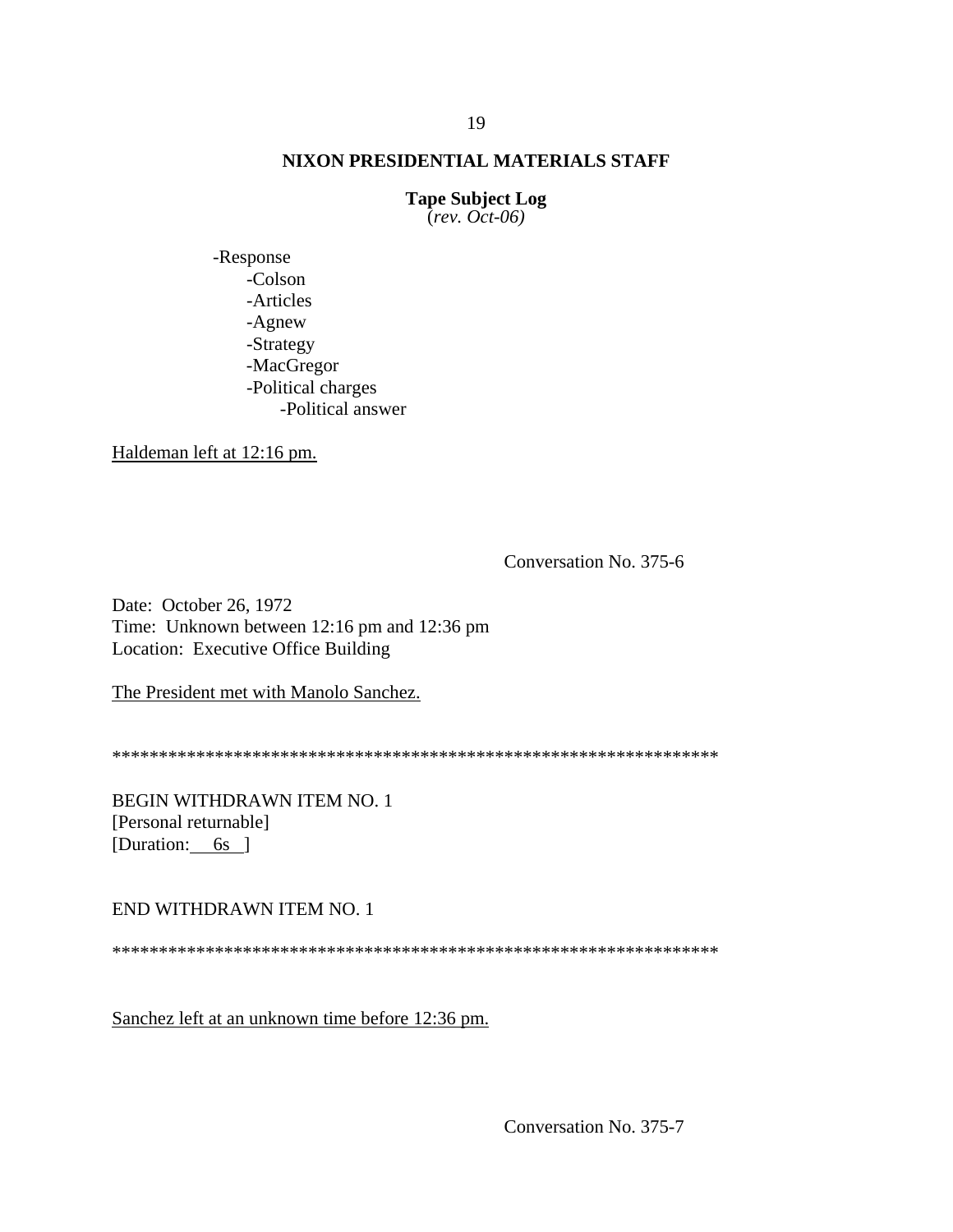**Tape Subject Log** (*rev. Oct-06)*

Date: October 26, 1972 Time: Unknown between 12:16 pm and 12:36 pm Location: Executive Office Building

The President talked with an unknown person.

The President's schedule -Thelma C. ("Pat") Nixon

Conversation No. 375-8

Date: October 26, 1972 Time: Unknown between 12:16 pm and 12:36 pm Location: Executive Office Building

The President talked with an unknown person.

The President's schedule -Forthcoming meeting with Ronald L. Ziegler

Conversation No. 375-9

Date: October 26, 1972 Time: Unknown between 12:16 pm and 12:36 pm Location: Executive Office Building

The President talked with the White House operator.

[See Conversation No. 32-52]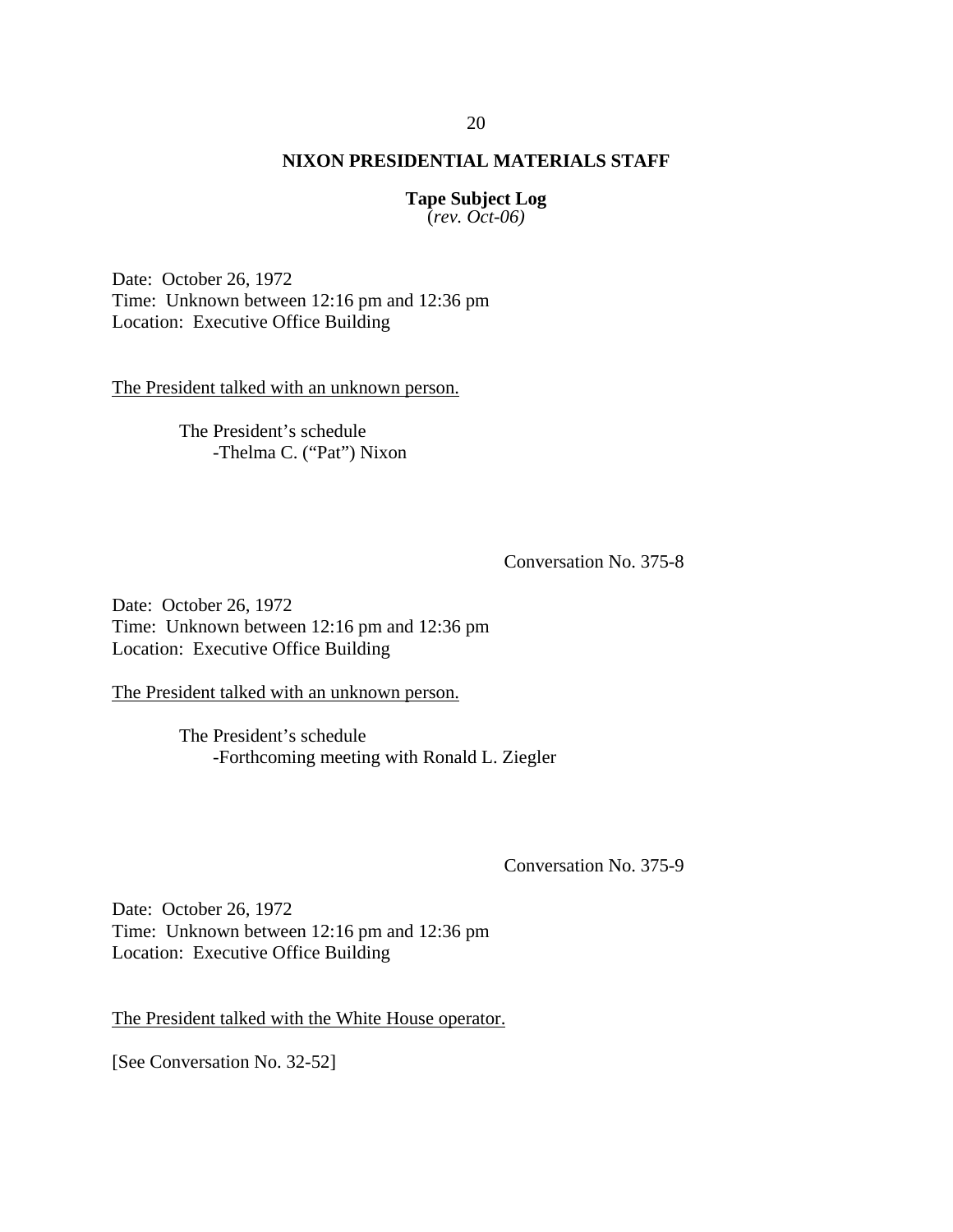**Tape Subject Log** (*rev. Oct-06)*

Conversation No. 375-10

Date: October 26, 1972 Time: 12:36 pm - 12:38 pm Location: Executive Office Building

The President talked with John K. Andrews, Jr.

[See Conversation No. 32-53; one item has been withdrawn]

Conversation No. 375-11

Date: October 26, 1972 Time: 12:40 pm - 12:49 pm Location: Executive Office Building

The President met with Ronald L. Ziegler. Discontinuities occurred at time of original recording.

> Vietnam peace settlement negotiations -Henry A. Kissinger's recent press briefing -George S. McGovern's plan -Duration -"Peace is at hand" -Settlement deadline and the 1972 election -North Vietnam -October 8, 1972 concessions -The President's May 8, 1972 proposals -"Peace with honor" compared with "peace with surrender" -Translation of Vietnamese statement -The President's view -Coalition government -Future meeting -Coalition government -The President's opinion -Concessions -Economic aid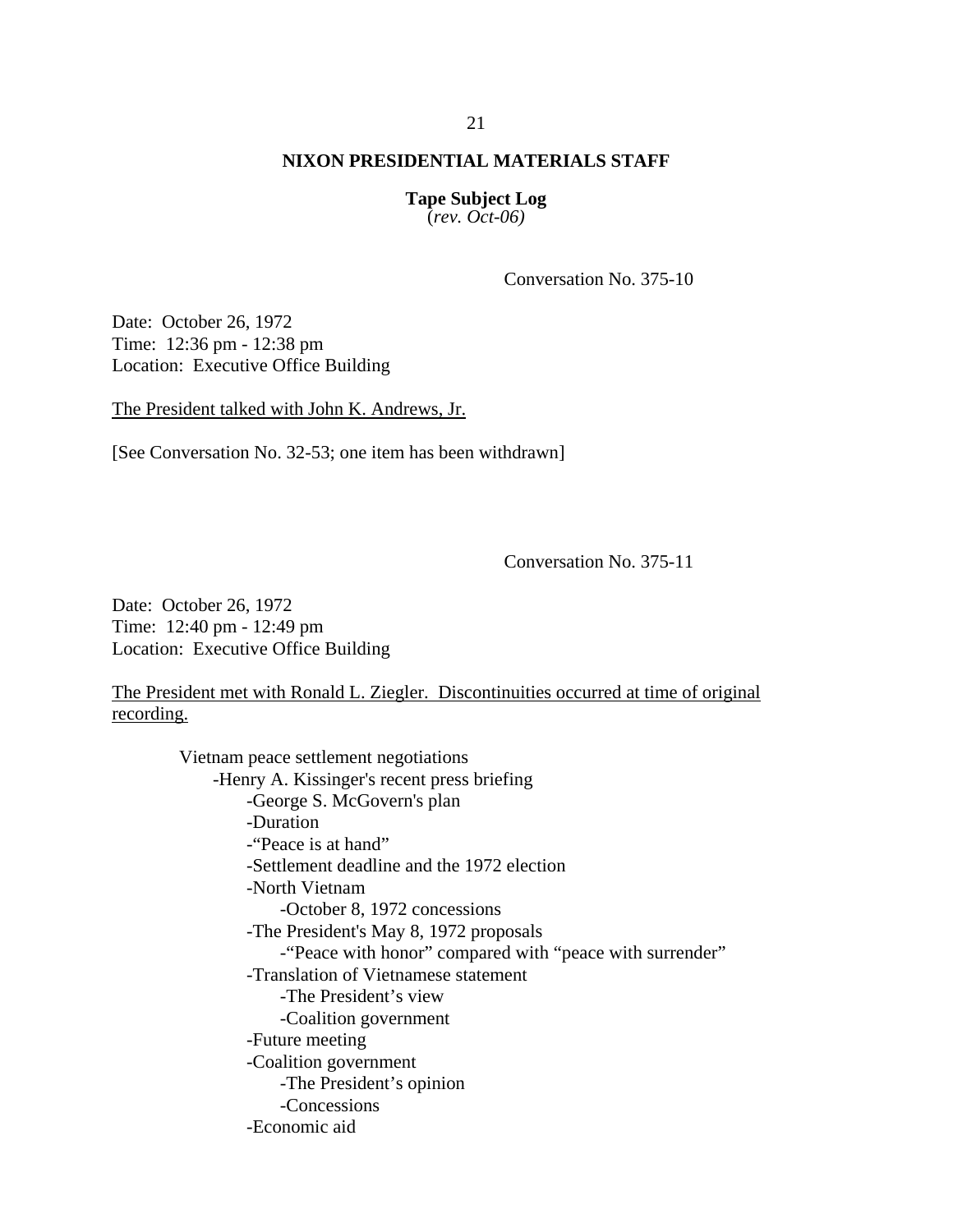**Tape Subject Log**  $\overline{(rev. Oct-06)}$ 

-Possible press coverage -"Peace is at hand" -McGovern -Questions on bombing  $-20<sup>th</sup>$  parallel -North Vietnam -October 8, 1972 concessions -Nguyen Van Thieu's role and strategy -National Council of National Reconciliation and Concord -Murrey Marder's question about timing of settlement -History of negotiations -Threat to peace -Kissinger's response

Ziegler left at 12:49 pm.

Conversation No 375-12

Date: October 26, 1972 Time: Unknown between 12:49 pm and 2:01 pm Location: Executive Office Building

The President met with Manolo Sanchez.

**BEGIN WITHDRAWN ITEM NO. 1** [Personal returnable] [Duration:  $1m 1s$ ]

## END WITHDRAWN ITEM NO. 1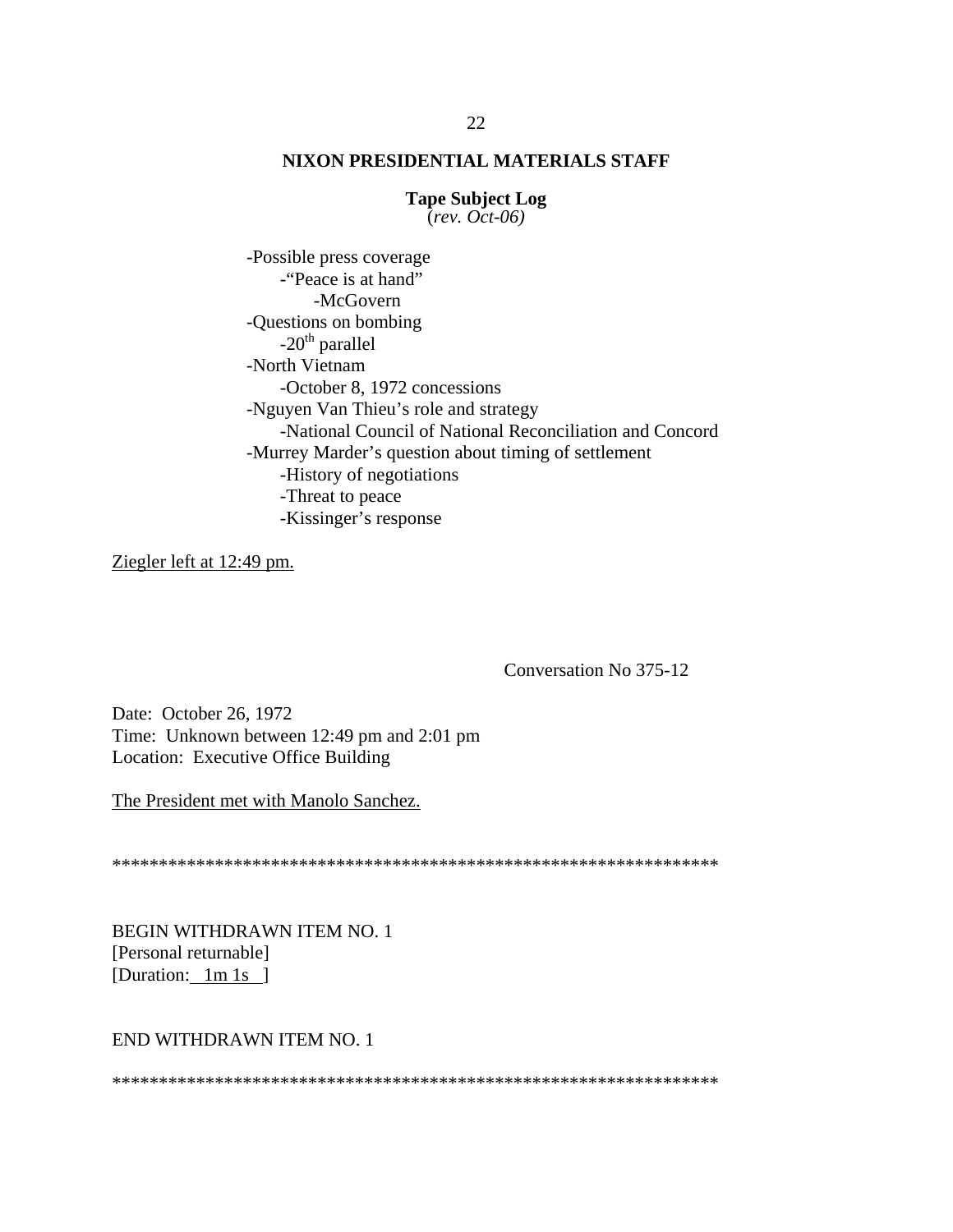**Tape Subject Log** (*rev. Oct-06)*

The President's schedule -H.R. ("Bob") Haldeman

Sanchez left at an unknown time before 2:01 pm.

Conversation No. 375-13

Date: October 26, 1972 Time: 2:01 pm - 2:04 pm Location: Executive Office Building

The President met with Alexander P. Butterfield.

The President's schedule, October 27, 1972 -Harold Lee -"Radio Address on the American Farmer" -Souvanna Phouma -Ethnic press reception -Thelma C. ("Pat") Nixon

Butterfield left at 2:04 pm.

Conversation No. 375-14

Date: October 26, 1972 Time: 2:05 pm - 2:29 pm Location: Executive Office Building

The President met with H.R. ("Bob") Haldeman. Discontinuities occurred at the time of original recording.

Vietnam peace settlement negotiations -Henry A. Kissinger's recent press briefing -John A. Scali's view -Kissinger's possible briefings for networks and wire services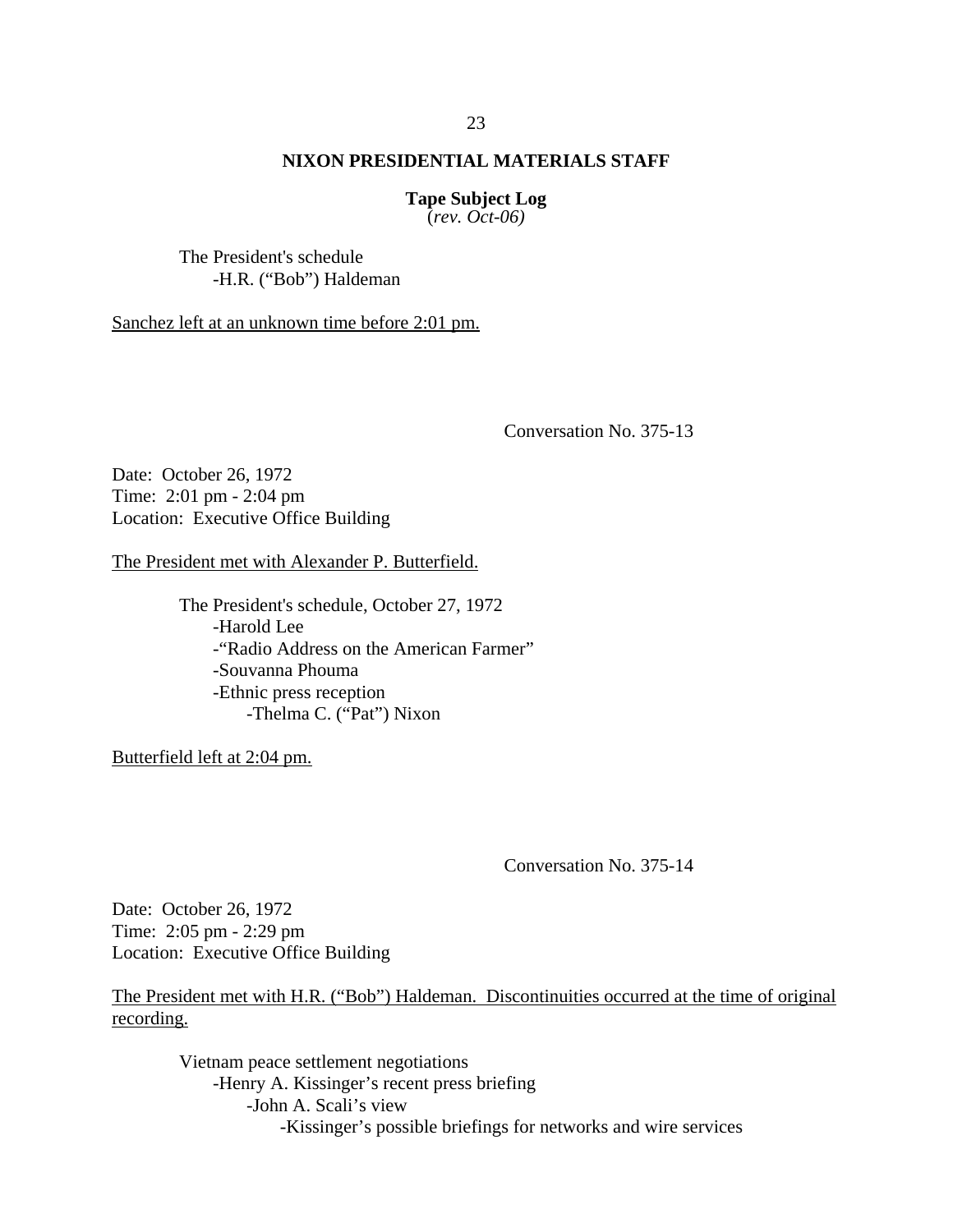**Tape Subject Log**

(*rev. Oct-06)*

 -The President's May 8, 1972 decision -1972 election as factor in negotiations -Nature of agreement -Compared with George McGovern's position -Prisoners of war [POWs] -Integrity of South Vietnamese government -Arms and assistance to South Vietnamese -Complete withdrawal of US forces -Timing -Press interpretation -Lead press story -"Peace is at hand" -Assessments of Kissinger's briefing -Alexander M. Haig, Jr. -Charles W. Colson -Scali -Points to be made at briefing -The President's view -Herbert G. Klein -Ronald L. Ziegler -Skill as a briefer -Compared with Kissinger -Stage of negotiations -Timing -Kissinger -McGovern's position -Administration response -Nguyen Van Thieu's role -Kissinger -Signing of agreement -Haig's concern -Timing -Thieu -Administration strategy -Public opinion -Colson's analysis -Corruption issue damage -Soft suburbanites -Labor -South -Bombing pause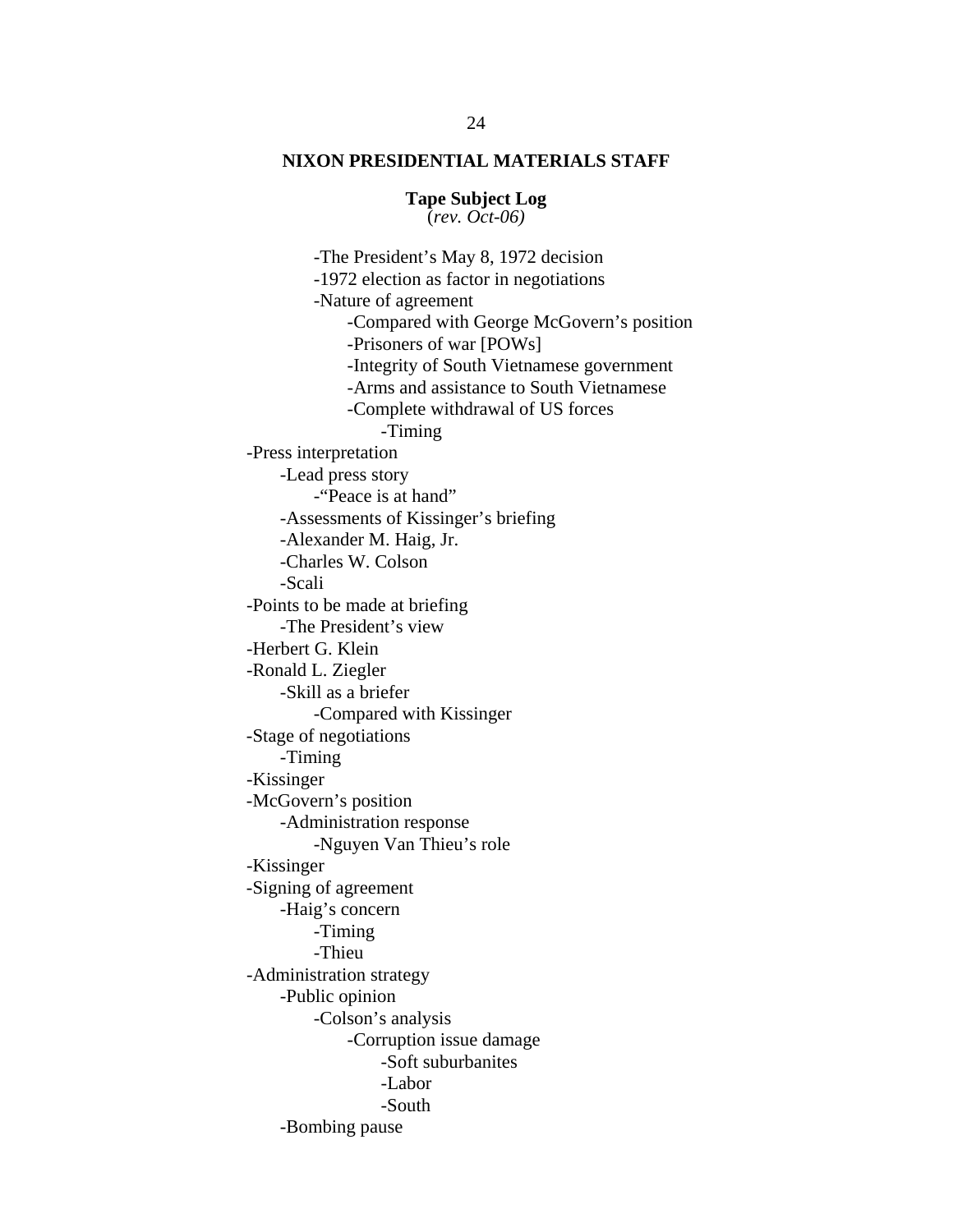# **Tape Subject Log**

(*rev. Oct-06)*

-Haig

 -John B. Connally -Vice President Spiro T. Agnew -Preparation of talking paper -Surrogates -"Peace with honor" compared with "peace with surrender"

The President's schedule

 -The President's forthcoming trip to West Virginia and Kentucky -Timing

 White House staff and public relations -John D. Ehrlichman

 Vietnam pace settlement negotiations and 1972 campaign -Kissinger and the President -Forthcoming trip to California -Thieu -Possible statements -Statements about McGovern's campaign tactics -Clark Macgregor, Robert J. Dole -Colson -Unity of White House statements -McCovern stance on Vietnam -White House attacks -Surrender -POWs -Administration readiness to attack McGovern -McGovern's strategy -Colson's view -Haig's view of the press at Kissinger's briefing -McGovern's supporters in the press -Reaction to progress in the peace talks -Kissinger's response -Murrey Marder's reaction -Settlement -Press view -Coalition government -Thieu -Partial cease-fire -POWs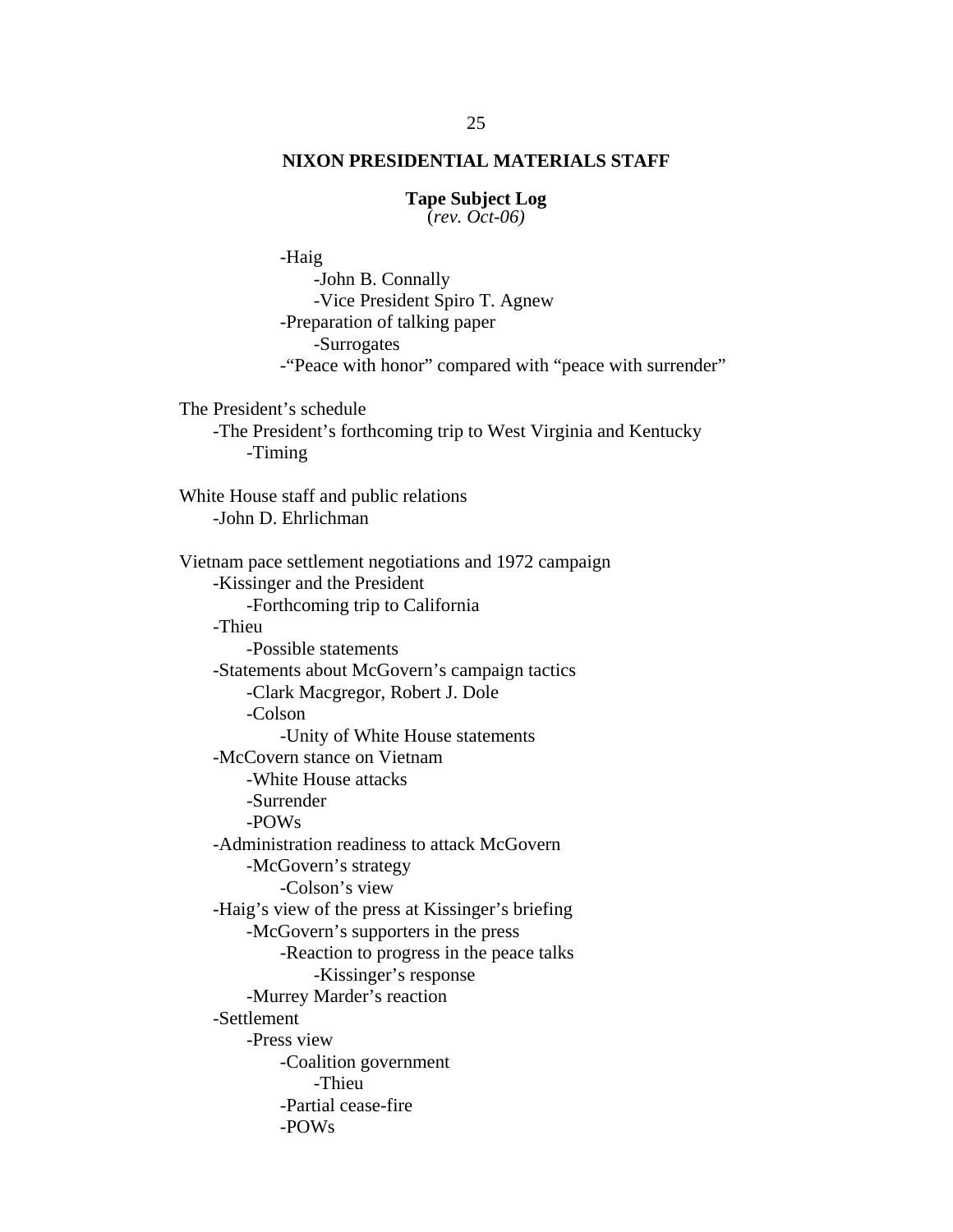**Tape Subject Log**  $\text{(\textit{rev. Oct-06})}$ 

-Laos -Cambodia -Incompleteness -Public relations -Translation issues -Press -Kissinger's meeting with Scali on briefing preparation

**BEGIN WITHDRAWN ITEM NO. 2** [Personal returnable] [Duration: 3m ]

#### END WITHDRAWN ITEM NO. 2

Haldeman left at 2:29 pm.

Conversation No. 375-15

Date: October 26, 1972 Time: Unknown between 2:29 pm and 2:40 pm Location: Executive Office Building

The President talked with the White House operator.

[See Conversation No. 32-54]

Conversation No. 375-16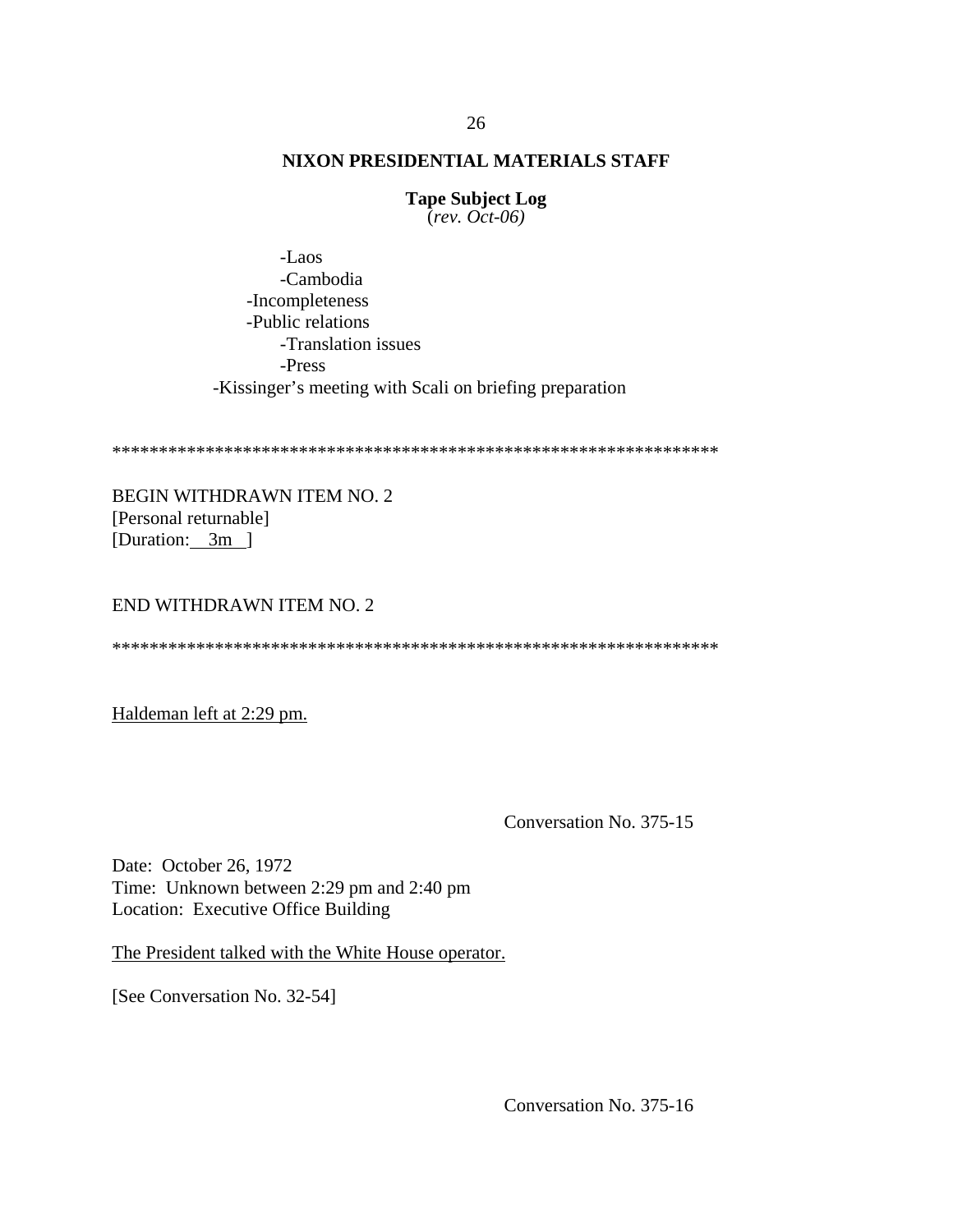**Tape Subject Log** (*rev. Oct-06)*

Date: October 26, 1972 Time: Unknown between 2:29 pm and 2:40 pm Location: Executive Office Building

The President met with an unknown person.

\*\*\*\*\*\*\*\*\*\*\*\*\*\*\*\*\*\*\*\*\*\*\*\*\*\*\*\*\*\*\*\*\*\*\*\*\*\*\*\*\*\*\*\*\*\*\*\*\*\*\*\*\*\*\*\*\*\*\*\*\*\*\*\*\*

BEGIN WITHDRAWN ITEM NO. 1 [Personal returnable] [Duration: 6s ]

#### END WITHDRAWN ITEM NO. 1

\*\*\*\*\*\*\*\*\*\*\*\*\*\*\*\*\*\*\*\*\*\*\*\*\*\*\*\*\*\*\*\*\*\*\*\*\*\*\*\*\*\*\*\*\*\*\*\*\*\*\*\*\*\*\*\*\*\*\*\*\*\*\*\*\*

The unknown person left at an unknown time before 2:40 pm.

Conversation No. 375-17

Date: October 26, 1972 Time: 2:40 pm - 2:41 pm Location: Executive Office Building

The President talked with Alexander M. Haig, Jr.

[See Conversation No. 32-55]

Conversation No. 375-18

Date: October 26, 1972 Time: Unknown between 2:41 pm and 2:50 pm Location: Executive Office Building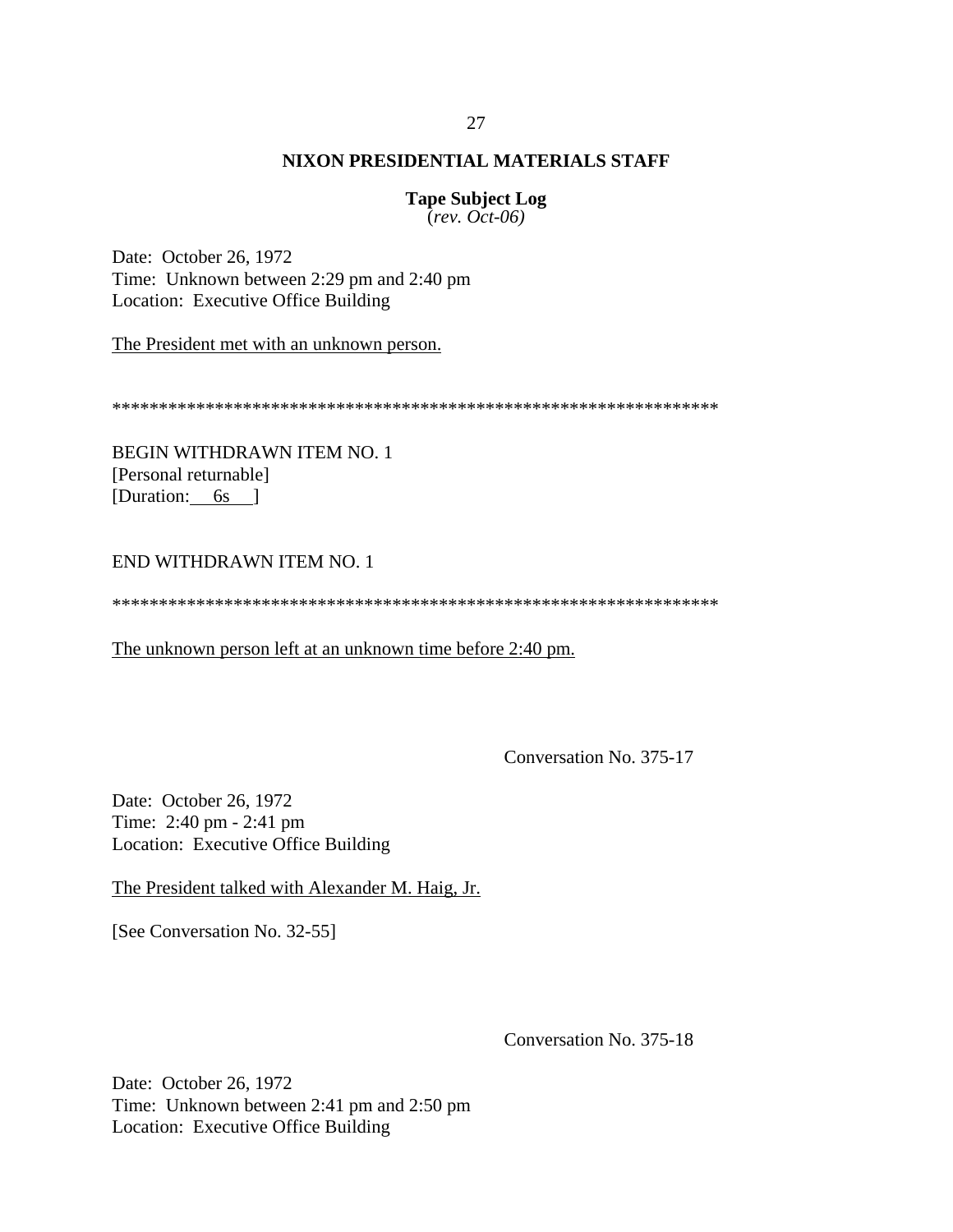**Tape Subject Log** (*rev. Oct-06)*

The President talked with the White House operator.

[See Conversation No. 32-56]

Conversation No. 375-19

Date: October 26, 1972 Time: 2:50 pm - 2:51 pm Location: Executive Office Building

The President talked with Alexander M. Haig, Jr.

[See Conversation No. 32-57]

Conversation No. 375-20

Date: October 26, 1972 Time: 3:13 pm Location: Executive Office Building

The President talked with the White House operator.

[See Conversation No. 32-58]

Conversation No. 375-21

Date: October 26, 1972 Time: 3:15 pm - 4:00 pm Location: Executive Office Building

The President met with H.R. ("Bob") Haldeman.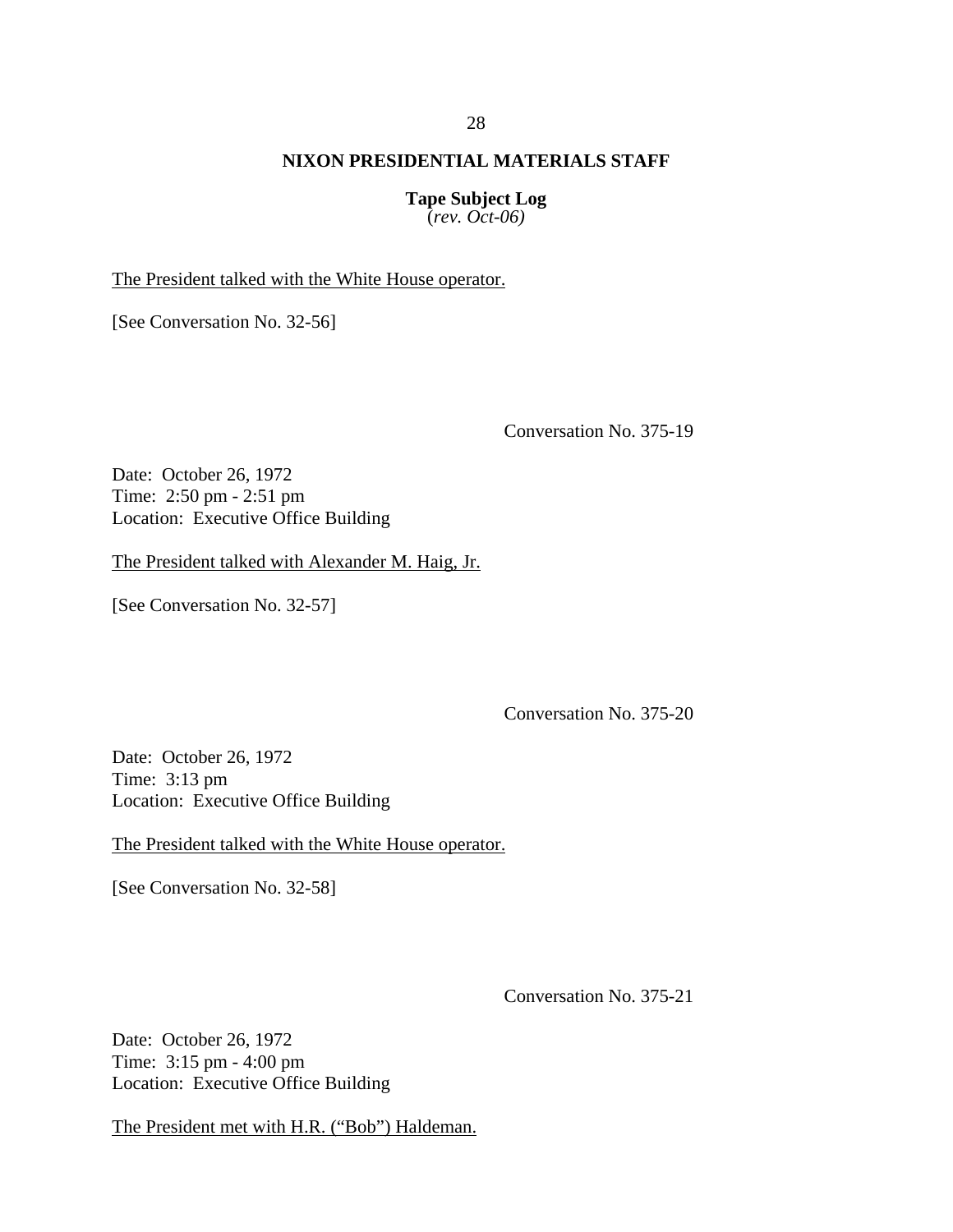**Tape Subject Log** (*rev. Oct-06)*

Vietnam peace settlement negotiations

 -The President's forthcoming conversation with Henry A. Kissinger -The President's previous conversation with Alexander M. Haig, Jr. -Kissinger's briefing for White House surrogates -Haldeman's role -Haig's role -Charles W. Colson -Ronald L. Ziegler -White House response to press reports -The President's view -John A. Scali -John B. Connally -William P. Rogers -Melvin R. Laird -Colson's role -Kissinger's role -Importance of cease-fire talks to 1972 election -Administration stance -Timing of cease-fire -North Vietnam -Kissinger's statement -McGeorge Bundy's appearance on Columbia Broadcasting System [CBS] -Settlement timing -Kissinger's conversation with Bundy -The President's view -Bundy's statements -William F. Buckley -North Vietnam -October 8, 1972 concessions -POWs -Kissinger -Backgrounder -The President's recent conversation with Haig -Recent press briefing -Points -"Peace with surrender" -Kissinger's relationship with "peaceniks", politicians -The President's view -Colson and Scali's role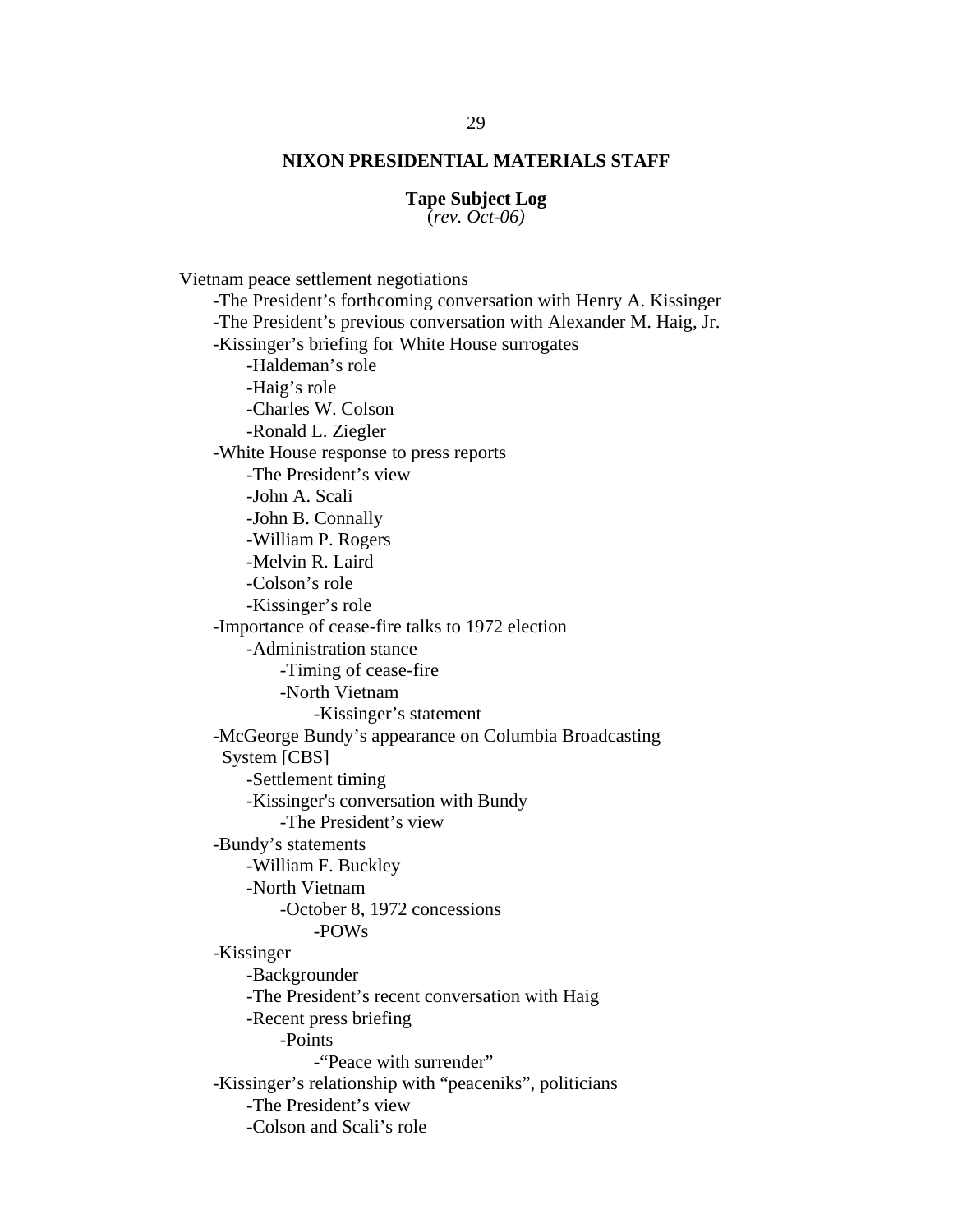**Tape Subject Log** (*rev. Oct-06)*

\*\*\*\*\*\*\*\*\*\*\*\*\*\*\*\*\*\*\*\*\*\*\*\*\*\*\*\*\*\*\*\*\*\*\*\*\*\*\*\*\*\*\*\*\*\*\*\*\*\*\*\*\*\*\*\*\*\*\*\*\*\*\*\*\*

BEGIN WITHDRAWN ITEM NO. 1 [Personal returnable] [Duration: 2m 38s ]

## END WITHDRAWN ITEM NO. 1

\*\*\*\*\*\*\*\*\*\*\*\*\*\*\*\*\*\*\*\*\*\*\*\*\*\*\*\*\*\*\*\*\*\*\*\*\*\*\*\*\*\*\*\*\*\*\*\*\*\*\*\*\*\*\*\*\*\*\*\*\*\*\*\*\*

Vietnam peace settlement negotiations -Public relations -Importance as a political issue -Kissinger's public relations role -Relationship with the press -Joseph C. Kraft -Walter L. Cronkite, Jr., David Brinkley, John Chancellor (New York), Richard G. Valeriani, Dan Rather, [Arnold] Eric Sevareid -Kissinger's persuasiveness -Truth -Handwritten note from the President

The President talked with the White House operator at an unknown time between 3:15 pm and 3:28 pm.

[Conversation No. 375-21A]

[See Conversation No. 32-59]

[End of telephone conversation]

Vietnam peace settlement negotiations -US position -1972 election -The President's recent conversation with Haig -Kissinger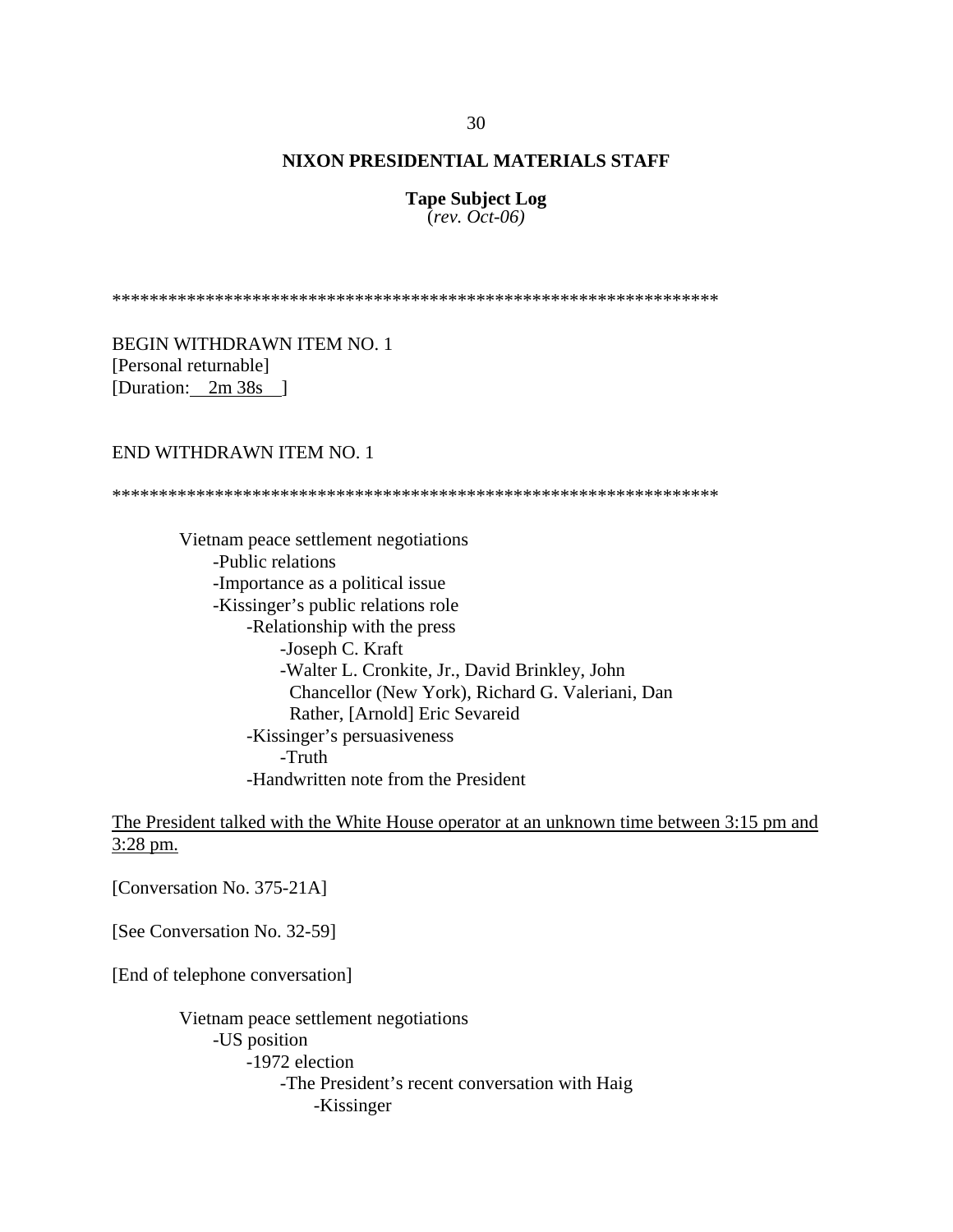**Tape Subject Log** (*rev. Oct-06)*

The White House operator talked with the President at an unknown time between 3:15 pm and 3:28 pm.

[Conversation No. 375-21B]

[See Conversation No. 32-60]

The President talked with Haig between 3:28 pm and 3:29 pm.

[Conversation No. 375-21C]

[See Conversation No. 32-61]

[End of telephone conversation]

Vietnam peace negotiations -Possible press conference by the President -Clark MacGregor's and Colson's view -Possible press conference on Air Force One -The President's forthcoming trip to California -Kissinger, Haldeman, John D. Ehrlichman -Expanded press pool -Associated Press [AP] -Press coverage -Questions about the 1972 election and Vietnam -Radio talk -Press relations -Newspaper coverage -Informal nature of question and answer [Q&A] session -Photographers -Ziegler -Arrangement of staff and press pool -Strategy on answering -Philip Potter -Peter Lisagor, *Washington Post*  -Garnett D. ("Jack") Horner -Networks -News magazines -*Time, U.S. News and World Report*  -Informal meeting compared with office press conference -Sarah McClendon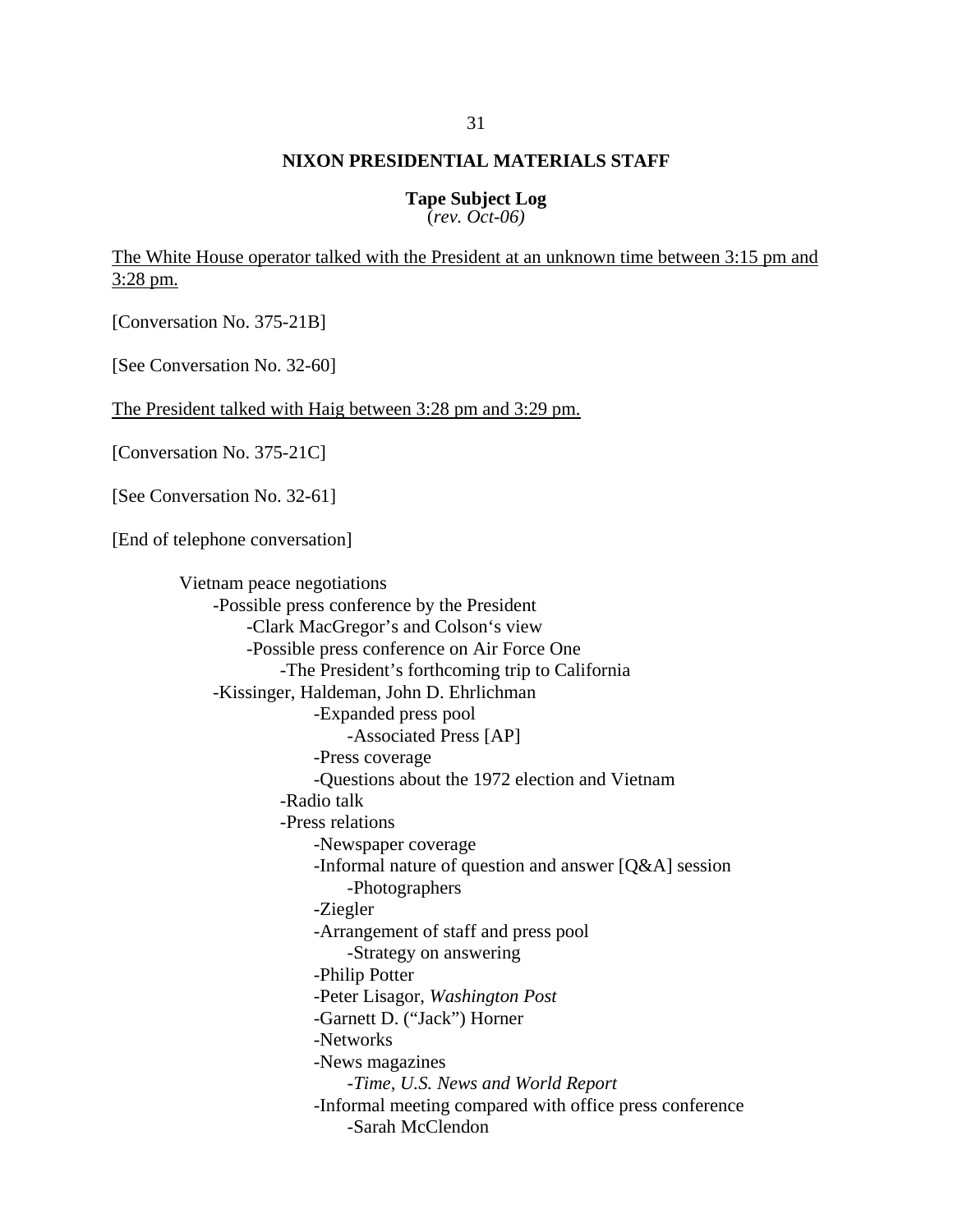**Tape Subject Log** (*rev. Oct-06)*

 -Donald H. Segretti -The President's possible response to questions -Staff -1972 campaign -Potter -CBS -Dan Rather -Theodore H. ("Teddy") White -Showmanship -1972 election -Timing -San Clemente -Purpose -Record

The President's schedule

\*\*\*\*\*\*\*\*\*\*\*\*\*\*\*\*\*\*\*\*\*\*\*\*\*\*\*\*\*\*\*\*\*\*\*\*\*\*\*\*\*\*\*\*\*\*\*\*\*\*\*\*\*\*\*\*\*\*\*\*\*\*\*\*\*

BEGIN WITHDRAWN ITEM NO. 4 [Personal returnable] [Duration: 10m 17s ]

## END WITHDRAWN ITEM NO. 4

\*\*\*\*\*\*\*\*\*\*\*\*\*\*\*\*\*\*\*\*\*\*\*\*\*\*\*\*\*\*\*\*\*\*\*\*\*\*\*\*\*\*\*\*\*\*\*\*\*\*\*\*\*\*\*\*\*\*\*\*\*\*\*\*\*

Haldeman left at 4:00 pm.

Conversation No. 375-22

Date: October 26, 1972 Time: Unknown between 4:00 pm and 4:15 pm Location: Executive Office Building

The President met with Manolo Sanchez.